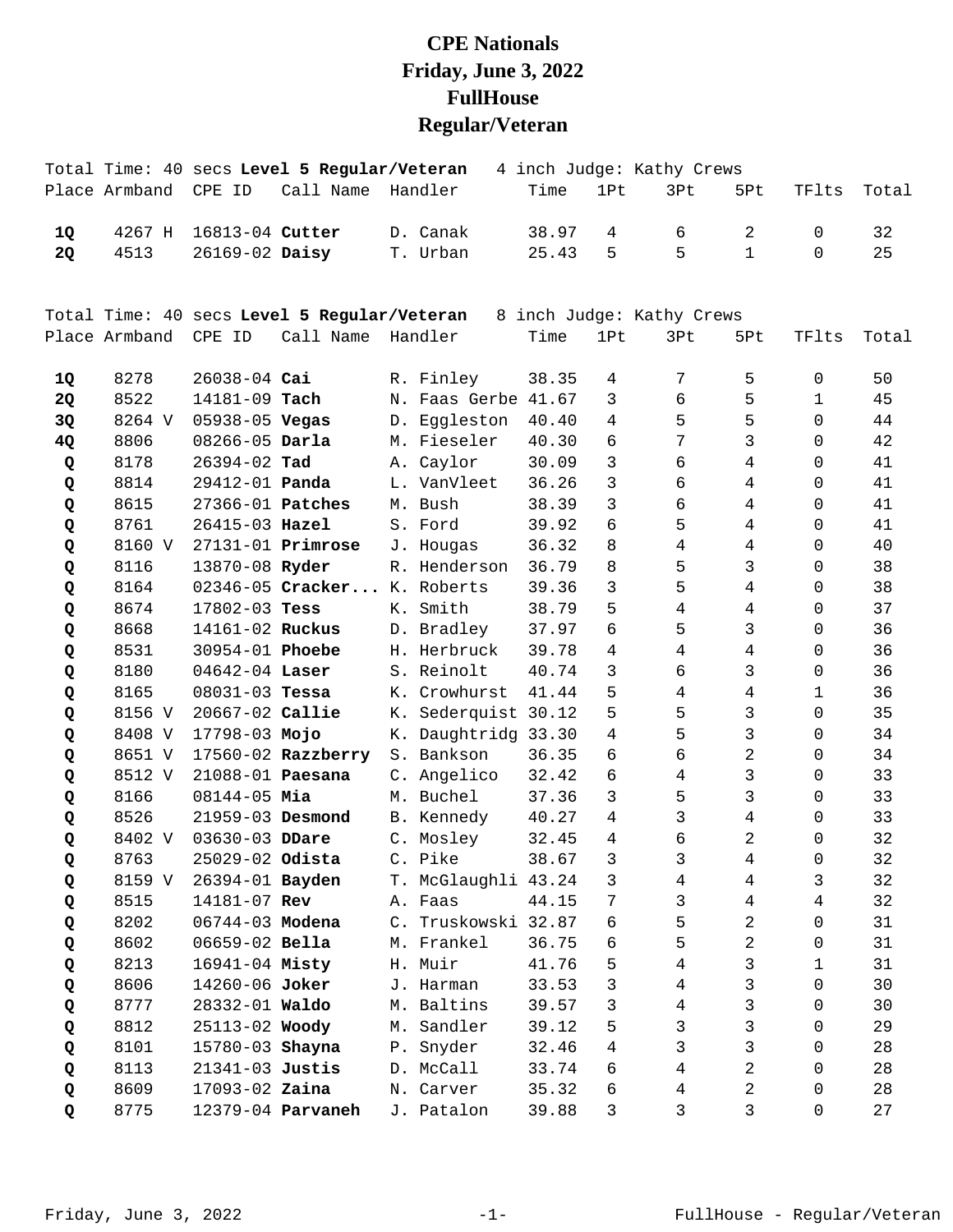| Q  | 8517      | $01537-07$ Scooter  |                    | T. Stall     | 29.03  |   | 3 | 2 | 0  | 26   |
|----|-----------|---------------------|--------------------|--------------|--------|---|---|---|----|------|
| Q  | 8153 V    | $08596 - 03$ Rufus  |                    | A. Hughey    | 30.81  | 3 | 4 | 2 | 0  | 25   |
| HQ | 8516 H    | $01294-03$ Yahtzee  |                    | C. Teale     | 39.27  | 3 | 3 | 3 | 0  | 27   |
|    | 8754      | $12379 - 03$ Texas  |                    | J. Patalon   | 31.11  |   | 6 | 4 | 0  | 39   |
|    | 8776      |                     | 13123-05 Lit'l Bit | D. Baker     | 43.90  | 5 | 4 |   | 3  | 19   |
|    | 8404<br>V | $02382 - 04$ Thorn  |                    | J. Stuckey   | 42.55  | 6 |   | 2 | 2  | 17   |
|    | 8767      | $20344 - 02$ Junior |                    | N. Kowal     | 45.01  | 3 | 2 | 2 | 5  | 14   |
|    | 8762      | $25197 - 01$ Raven  |                    | M. Doerfler  | 57.05  | 4 | 2 | 2 | 17 | 3    |
|    | 8774      | 26385-03 Quincy     |                    | L. Kreps     | 48.12  | 1 |   | 0 | 8  | $-4$ |
|    | 8279      | $22949 - 03$ Rose   |                    | T. Krol      | Absent |   |   |   |    |      |
|    | 8673      | 17745-02 Remy       |                    | M. Lindquist | Absent |   |   |   |    |      |

|           |               |                        | Total Time: 40 secs Level 5 Regular/Veteran |                     |       |                | 12 inch Judge: Kathy Crews |                |                     |       |
|-----------|---------------|------------------------|---------------------------------------------|---------------------|-------|----------------|----------------------------|----------------|---------------------|-------|
|           | Place Armband | CPE ID                 | Call Name Handler                           |                     | Time  | 1Pt            | 3Pt                        | 5Pt            | TFlts               | Total |
|           |               |                        |                                             |                     |       |                |                            |                |                     |       |
| 1Q        | 12820         | 23092-02 Meeko         |                                             | S. Nevitt           | 38.54 | 3              | 6                          | 6              | $\mathbf 0$         | 51    |
| <b>20</b> | 12785         | 26415-04 Denali        |                                             | R. Ford             | 39.04 | $\overline{4}$ | 5                          | 6              | $\Omega$            | 49    |
| 3Q        | 12713         | 16745-06 Turn          |                                             | C. Roman            | 39.71 | 7              | 5                          | 5              | $\Omega$            | 47    |
| 4Q        | 12712         | 12926-05 Sierra        |                                             | T. Haarsma          | 37.03 | 7              | 6                          | $\overline{4}$ | $\Omega$            | 45    |
| Q         | 12788         | 18016-06 Shatzi        |                                             | L. Cromer           | 38.57 | 4              | 5                          | 5              | $\Omega$            | 44    |
| Q         | 12235         | 30367-01 <b>Pepper</b> |                                             | B. Hart             | 31.79 | 3              | 5                          | 5              | $\Omega$            | 43    |
| Q         | 12681         | 02133-04 Bandit        |                                             | L. Medina           | 33.42 | $\overline{3}$ | 5                          | 5              | $\mathsf{O}$        | 43    |
| Q         | 12236         | 24676-03 Aurora        |                                             | T. Keinz            | 37.75 | 9              | 6                          | $\overline{3}$ | $\mathsf{O}$        | 42    |
| Q         | 12671 V       | 17686-02 Lexi          |                                             | J. Beckman          | 38.83 | 8              | 6                          | $\mathfrak{Z}$ | $\mathsf{O}$        | 41    |
| Q         | 12291         | 15877-05 Joey          |                                             | P. Schairer         | 35.95 | 5              | 5                          | $\overline{4}$ | $\mathbf 0$         | 40    |
| Q         | 12685         | 17686-04 Jake          |                                             | J. Beckman          | 38.54 | 7              | 6                          | $\mathfrak{Z}$ | $\mathbf 0$         | 40    |
| Q         | 12114         | 01100-08 Dusty         |                                             | S. Davis            | 31.03 | 4              | 5                          | 4              | $\mathbf 0$         | 39    |
| Q         | 12456         | 16072-03 Stetson       |                                             | K. Felton           | 38.68 | 3              | 7                          | $\mathfrak{Z}$ | $\mathbf 0$         | 39    |
| Q         | 12902         | 06472-04 Finn          |                                             | J. Schwocho         | 38.86 | 5              | 4                          | $\overline{4}$ | $\Omega$            | 37    |
| Q         | 12782         | 12038-09 Halle         |                                             | B. Garstin          | 34.82 | 3              | 6                          | $\mathfrak{Z}$ | $\Omega$            | 36    |
| Q         | 12232         | 28408-01 Moose         |                                             | J. Aubil            | 35.86 | 4              | 7                          | $\overline{a}$ | $\Omega$            | 35    |
| Q         | 12111 V       | 24850-01 Kinnick       |                                             | L. Hensley          | 35.93 | 5              | 5                          | $\mathbf{3}$   | $\Omega$            | 35    |
| Q         | 12906         | 10544-03 Wiggins       |                                             | C. Leyendecke 38.96 |       | 3              | $\overline{4}$             | 4              | $\Omega$            | 35    |
| Q         | 12523 V       | 15497-03 Melanie       |                                             | M. Lange            | 42.77 | 5              | $\overline{4}$             | $\overline{4}$ | 2                   | 35    |
| Q         | 12680         | 27876-01 Copper        |                                             | R. Bouley           | 35.42 | 7              | $\overline{4}$             | $\mathbf{3}$   | $\Omega$            | 34    |
| Q         | 12771 V       | 03497-05 Buzz          |                                             | K. Sanders Yo 36.14 |       | $\overline{4}$ | 5                          | $\mathbf{3}$   | $\Omega$            | 34    |
| Q         | 12290 V       |                        | 22018-02 Lacie Jane A. O'Neil               |                     | 36.38 | 3              | 5                          | $\mathbf{3}$   | $\mathsf{O}$        | 33    |
| Q         | 12221         | 20175-02 Tuffy         |                                             | C. OBannon          | 37.25 | 9              | $\mathfrak{Z}$             | $\mathfrak{Z}$ | $\mathsf{O}\xspace$ | 33    |
| Q         | 12214         | 27044-03 Cinch         |                                             | D. Haynes           | 38.39 | 6              | $\overline{4}$             | $\overline{3}$ | $\mathsf{O}$        | 33    |
| Q         | 12759 V       |                        | 09341-03 Razzie Roo C. Capobres             |                     | 32.81 | 8              | 3                          | $\mathfrak{Z}$ | $\mathbf 0$         | 32    |
| Q         | 12231         | $27796 - 01$ Jin       |                                             | J. Tasker           | 33.72 | 5              | 4                          | $\mathfrak{Z}$ | $\mathbf 0$         | 32    |
| Q         | 12225 T       | 23521-01 Kelsey        |                                             | D. Stelzer          | 37.03 | 4              | 6                          | $\overline{a}$ | $\mathbf 0$         | 32    |
| Q         | 12917         | 06472-05 Ziggy         |                                             | J. Schwocho         | 38.26 | 5              | 4                          | $\mathfrak{Z}$ | $\mathbf 0$         | 32    |
| Q         | 12459         | 19146-03 Ozzie         |                                             | K. Mills            | 40.17 | 6              | 7                          | $\mathbf{1}$   | $\mathbf 0$         | 32    |
| Q         | 12270 V       | 22949-02 Ziggy         |                                             | T. Krol             | 40.87 | 3              | $\mathfrak{Z}$             | 4              | $\mathbf 0$         | 32    |
| Q         | 12115         | 05051-09 Twist         |                                             | L. Deakin           | 33.11 | 4              | 4                          | $\mathfrak{Z}$ | $\Omega$            | 31    |
| Q         | 12702         | 07813-06 Autumn        |                                             | A. Koebler          | 34.01 | 4              | $\overline{4}$             | $\mathfrak{Z}$ | $\Omega$            | 31    |
| Q         | 12684         | 11373-05 Mak           |                                             | M. Kilpatrick 34.15 |       | 6              | 5                          | $\overline{a}$ | $\mathsf{O}$        | 31    |
| Q         | 12784         | 16535-02 Tonka         |                                             | S. Gibson           | 35.10 | 3              | 6                          | $\overline{a}$ | $\mathbf 0$         | 31    |
| Q         | 12451         | 02568-09 Onree         |                                             | D. Franks           | 28.45 | $\overline{3}$ | $\overline{4}$             | $\overline{3}$ | $\mathbf 0$         | 30    |
| Q         | 12676 V       |                        | 23144-02 Snickers                           | D. Moore            | 37.66 | 5              | 5                          | 2              | $\Omega$            | 30    |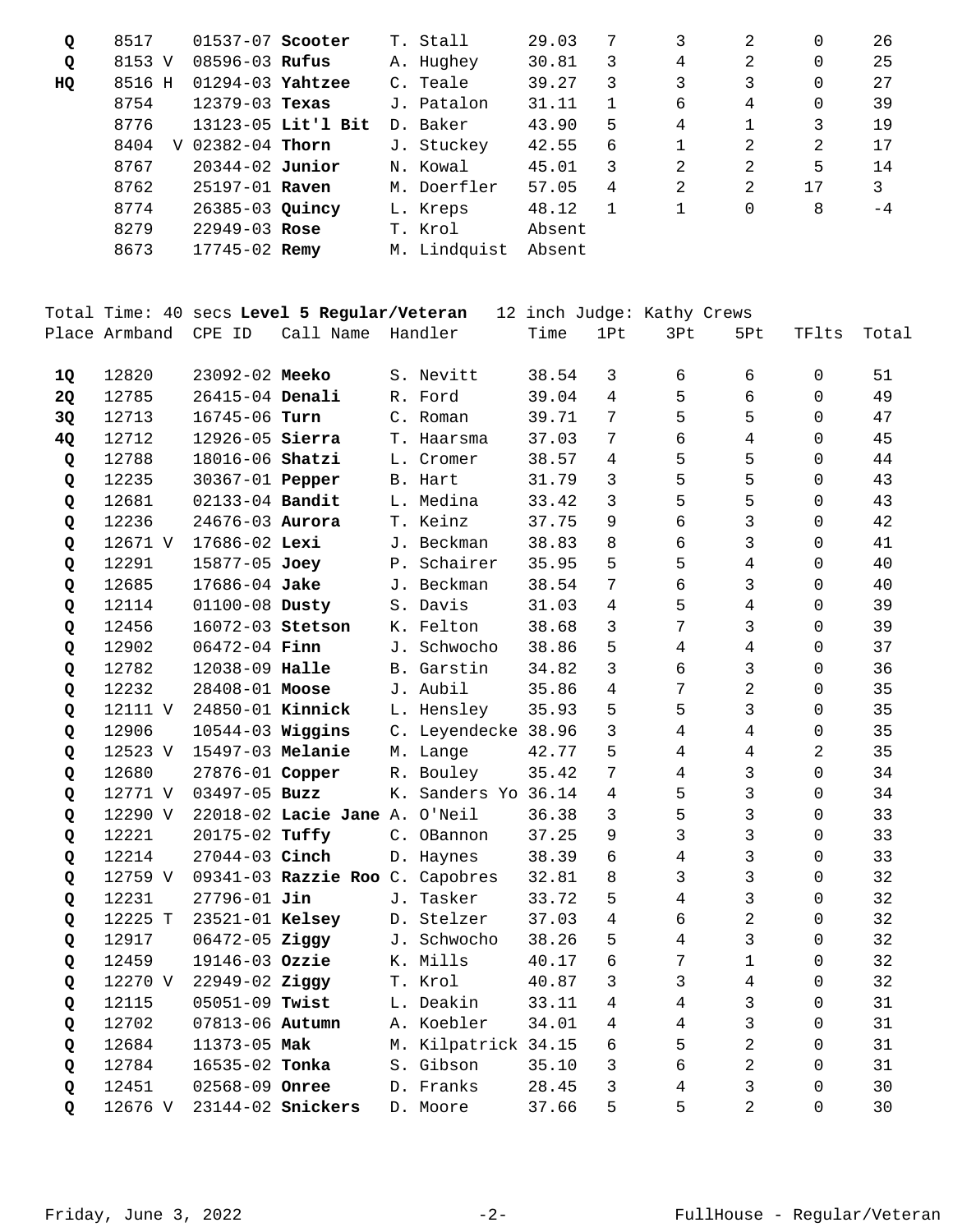| Q | 12554   | 29295-01 Cooper          |           | J. Krause           | 38.58  | 5              | 5              | 2              | $\Omega$       | 30 |
|---|---------|--------------------------|-----------|---------------------|--------|----------------|----------------|----------------|----------------|----|
| Q |         | 12209 VH 23390-01 Toby   |           | L. Wuthrich         | 31.05  | 4              | 5              | 2              | $\mathbf 0$    | 29 |
| Q | 12719 H | 17444-05 Sophie          |           | B. Miller           | 31.87  | 7              | 4              | 2              | $\Omega$       | 29 |
| Q | 12109 V | 21358-01 Trotsky         |           | C. Lutz             | 36.08  | 5              | 3              | 3              | 0              | 29 |
| Q | 12904   | 04239-03 Larry           |           | C. Wilmoth          | 40.56  | 7              | $\overline{4}$ | 2              | $\Omega$       | 29 |
| Q | 12780   | 07276-06 Jordy           |           | S. Cowles           | 19.87  | 5              | б              | $\mathbf 1$    | $\Omega$       | 28 |
| Q | 12103 V | 21341-01 Libby           |           | D. McCall           | 31.54  | 6              | 4              | 2              | $\mathbf 0$    | 28 |
| Q | 12665 V | 23144-01 Rowdy           |           | A. Meeler           | 40.29  | 4              | 3              | 3              | $\Omega$       | 28 |
| Q | 12824   | 27884-02 Noah            |           | C. Schafer          | 37.98  | 5              | 4              | $\overline{2}$ | 0              | 27 |
| Q | 12286   | 20789-02 Piper           |           | H. Neldner          | 41.07  | 3              | 5              | $\overline{2}$ | $\mathbf{1}$   | 27 |
| Q | 12710   | 27610-01 Casey           |           | H. Wallace          | 22.30  | 4              | 4              | 2              | $\Omega$       | 26 |
| Q | 12289   | 28225-01 Cubby           |           | S. Noffsinger 27.85 |        | $\overline{4}$ | 4              | 2              | $\mathbf 0$    | 26 |
| Q | 12552   | 21455-02 Wrench          | М.        | Harvey              | 28.44  | 4              | 4              | $\overline{2}$ | $\Omega$       | 26 |
| Q | 12716   | 27610-02 Dunkin          |           | H. Wallace          | 28.48  | 4              | 4              | 2              | 0              | 26 |
| Q | 12458   | 18949-04 Mowgli          |           | J. Zwiener          | 40.10  | 4              | $\overline{4}$ | $\overline{2}$ | $\Omega$       | 26 |
| Q | 12918   | 08494-04 Cami            |           | R. Schrader         | 41.62  | 5              | $\overline{4}$ | 2              | 1              | 26 |
| Q | 12216   | $02435 - 04$ Taxi        |           | A. Haldeman         | 23.25  | 3              | 4              | $\overline{2}$ | 0              | 25 |
| Q | 12611 V | 19029-03 Fermi           |           | Y. Carson-Ste 43.79 |        | 6              | 4              | 2              | 3              | 25 |
|   | 12690   | 26314-02 Trooper         |           | C. Tan              | 31.26  | 4              | 5              | $\mathbf 1$    | $\mathbf 0$    | 24 |
|   | 12692   | 27876-02 Belle           |           | R. Bouley           | 42.99  | 5              | $\overline{2}$ | 3              | 2              | 24 |
|   | 12760 V | $12038-08$ Cecilia       |           | B. Garstin          | 42.87  | 3              | 4              | 2              | 2              | 23 |
|   | 12454   | 13505-05 Journey         |           | D. Arnold           | 37.49  | $\mathbf{3}$   | 3              | $\overline{2}$ | $\Omega$       | 22 |
|   | 12208 V | 21491-01 Reilly          |           | T. Applegarth 41.13 |        | 3              | 3              | 2              | 1              | 21 |
|   | 12220   | 18151-02 Gus             |           | D. Hawk             | 44.01  | $\mathfrak{Z}$ | $\overline{4}$ | $\overline{2}$ | 4              | 21 |
|   | 12715   | 30655-01 Frisco          | $L$ .     | Whiteman            | 45.65  | 2              | $\overline{2}$ | 2              | 5              | 13 |
|   | 12781   | 09341-04 Juicy           |           | C. Capobres         | 44.70  | $\overline{4}$ | 2              | $\mathbf{1}$   | 4              | 11 |
|   | 12766 V | 16535-03 Atka            |           | S. Gibson           | 46.07  | 3              | 3              | $\mathbf 1$    | 6              | 11 |
|   |         | 12752 VH 03263-07 Zephyr |           | M. Chappelear 44.84 |        | 3              | 2              | 1              | $\overline{4}$ | 10 |
|   | 12703 H | 17444-04 Tony            |           | B. Miller           | 50.28  | 6              | 3              | $\mathbf 1$    | 10             | 10 |
|   | 12284 H | 17681-01 Trooper         | <b>B.</b> | Boskovitch Absent   |        |                |                |                |                |    |
|   | 12664 V | 17745-01 Chelsie         |           | M. Lindquist        | Absent |                |                |                |                |    |

|           |               |                       | Total Time: 35 secs Level 5 Regular/Veteran |                     |       | 16 inch Judge: Kathy Crews |     |     |          |       |
|-----------|---------------|-----------------------|---------------------------------------------|---------------------|-------|----------------------------|-----|-----|----------|-------|
|           | Place Armband | CPE ID                | Call Name                                   | Handler             | Time  | 1Pt                        | 3Pt | 5Pt | TFlts    | Total |
| 1Q        | 16444         | 30565-01 <b>Petra</b> |                                             | H. Kaufman          | 36.09 | 5                          | 6   | 6   |          | 52    |
| <b>2Q</b> | 16588         | 19076-06 Eli          |                                             | L. Johnson          | 31.04 | 3                          | 7   | 5   | $\Omega$ | 49    |
| 3Q        | 16829         | 06756-03 Jordan       |                                             | D. Bader            | 32.75 | 5                          | 6   | 5   | $\Omega$ | 48    |
| 4Q        | 16625         |                       | 19029-04 Beauregard Y. Carson-Ste 32.65     |                     |       | 5                          | 5   | 5   | $\Omega$ | 45    |
| Q         | 16429         | 13732-04 Shorty       |                                             | T. Richardson 34.26 |       | 3                          | 7   | 4   | $\Omega$ | 44    |
| Q         | 16831         | 12181-03 Page         |                                             | A. Reese            | 28.77 | 7                          | 5   | 4   | $\Omega$ | 42    |
| Q         | 16727         | 25513-01 Molly        |                                             | B. Wagner           | 36.47 | 3                          | 5   | 5   | 1        | 42    |
| Q         | 16930         | 23781-04 Chili        |                                             | K. Skovec           | 38.20 | 4                          | 7   | 4   | 3        | 42    |
| Q         | 16619         | $04031 - 04$ Fan      |                                             | K. Jerse            | 29.21 | 5                          | 5   | 4   | $\Omega$ | 40    |
| Q         | 16587         | $26050 - 02$ Whitley  |                                             | A. Phillips         | 29.71 | 6                          | 6   | 3   | 0        | 39    |
| Q         | 16957         | $12679 - 05$ Meg      |                                             | C. Hofacker         | 29.57 | 8                          | 5   | 3   | $\Omega$ | 38    |
| Q         | 16565 V       | 29295-02 Roy          |                                             | J. Krause           | 32.86 | 5                          | 6   | 3   | $\Omega$ | 38    |
| Q         | 16321         | 22641-04 Ducky        |                                             | K. Weber            | 38.11 | 6                          | 5   | 4   | 3        | 38    |
| Q         | 16305 V       | $23638 - 01$ Eli      |                                             | D. Schaffer         | 31.22 | 4                          | 6   | 3   | $\Omega$ | 37    |
| Q         | 16955         | $06190 - 04$ Joker    |                                             | M. Snyder           | 32.34 | 7                          | 5   | 3   | $\Omega$ | 37    |
| Q         | 16301 V       | $09871 - 04$ Ember    |                                             | J. Walsh            | 32.52 | 5                          | 4   | 4   | $\Omega$ | 37    |
|           |               |                       |                                             |                     |       |                            |     |     |          |       |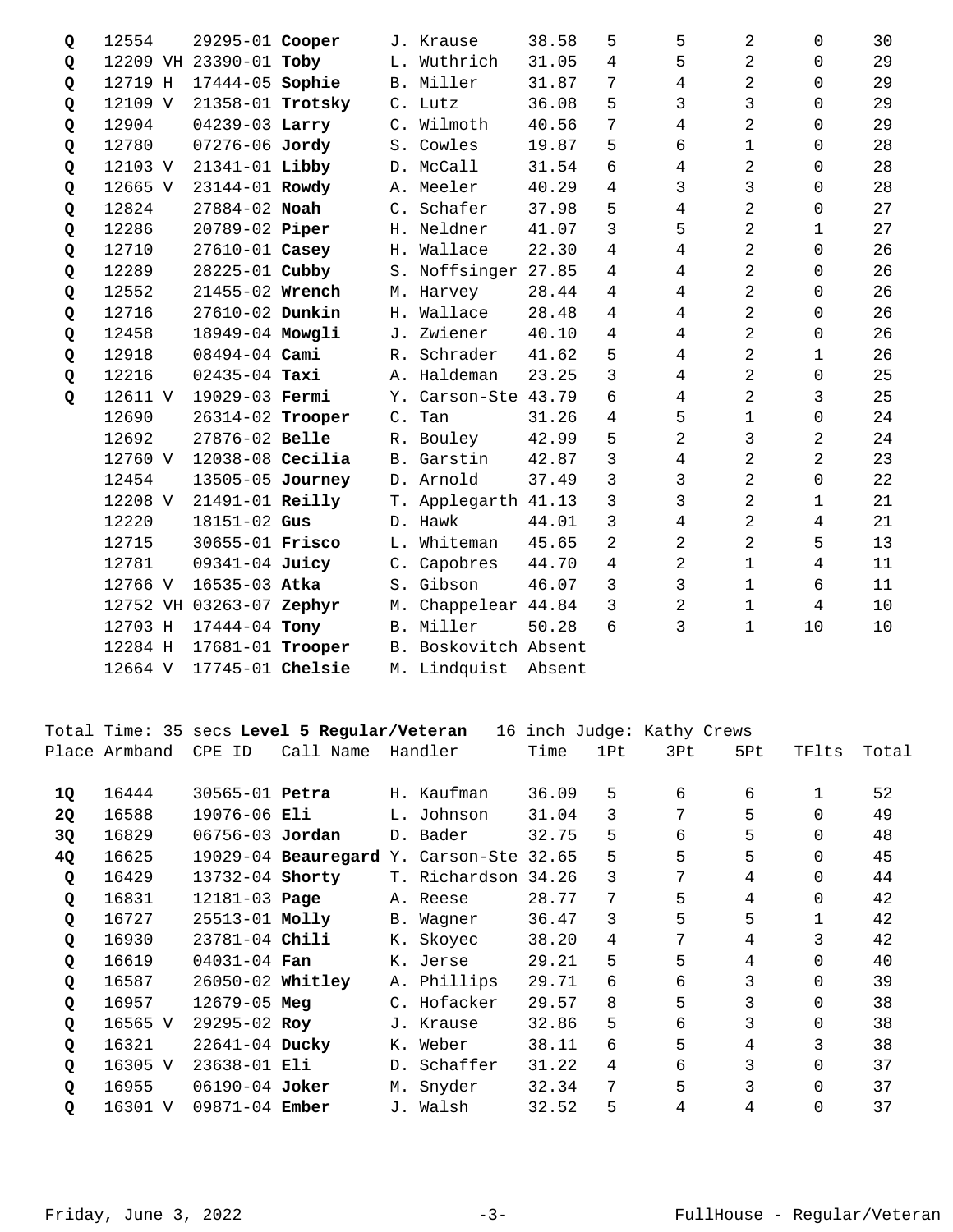| Q | 16582   | 19185-02 Cupid    |                   |                | B. Minnich          | 37.19 | 8              | 5              | 3              | 2                   | 36 |
|---|---------|-------------------|-------------------|----------------|---------------------|-------|----------------|----------------|----------------|---------------------|----|
| Q | 16128 V | 03500-04 Reagan   |                   |                | K. Anthony          | 25.67 | 5              | 5              | 3              | $\Omega$            | 35 |
| Q | 16373   | 26425-02 Bandit   |                   |                | D. Funk             | 26.94 | 3              | 4              | 4              | 0                   | 35 |
| Q | 16315   | 04010-05 Brooke   |                   |                | A. Venckus          | 29.58 | 4              | 7              | 2              | 0                   | 35 |
| Q | 16562 V | 16082-02 Cooper   |                   |                | R. Erickson         | 34.07 | 5              | 5              | 3              | 0                   | 35 |
| Q | 16866   | 27491-02 Griffin  |                   |                | C. Baker            | 34.36 | 5              | 5              | 3              | 0                   | 35 |
| Q | 16317   | $07787 - 03$ Hula |                   | R.             | Goode               | 36.69 | 6              | 5              | 3              | 1                   | 35 |
| Q | 16926   | 18341-06 Onyx     |                   |                | C. Bahler           | 28.77 | 4              | 5              | 3              | 0                   | 34 |
| Q | 16970   | 14040-04 Steele   |                   |                | J. Slingerlan 34.90 |       | 7              | 4              | 3              | 0                   | 34 |
| Q | 16182 V | 12628-03 Neo      |                   |                | C. Ryder            | 32.72 | 3              | 5              | 3              | $\Omega$            | 33 |
| Q | 16430   | 16629-02 Jake     |                   |                | F. Hughes           | 34.76 | 6              | 4              | 3              | $\Omega$            | 33 |
| Q | 16558 V | 12741-03 Nova     |                   |                | K. Gibowski         | 31.56 | 5              | 4              | 3              | 0                   | 32 |
| Q | 16578   | 12741-04 Skye     |                   |                | K. Gibowski         | 32.28 | 5              | 4              | 3              | $\mathbf 0$         | 32 |
| Q | 16433   | 21855-04 Tilly    |                   | $\mathsf{C}$ . | Zydek               | 33.97 | 4              | б              | $\overline{2}$ | $\Omega$            | 32 |
| Q | 16440   | 26508-02 Rosie    |                   |                | L. Hostetler        | 34.91 | 5              | 4              | 3              | $\Omega$            | 32 |
| Q | 16583   | 19269-04 Meherah  |                   |                | C. Grome            | 20.11 | 4              | 4              | 3              | 0                   | 31 |
| Q | 16188 V | 21699-02 Wiley    |                   |                | P. Higgins          | 22.73 | 6              | 5              | 2              | $\mathbf 0$         | 31 |
| Q | 16132 V | 05051-08 Chance   |                   |                | L. Deakin           | 28.38 | 4              | $\overline{4}$ | 3              | $\Omega$            | 31 |
| Q | 16574 V | 06336-05 Bruce    |                   | V.             | Belebczuk           | 31.20 | 4              | 4              | 3              | $\Omega$            | 31 |
| Q | 16568 V | 25373-01 Furface  |                   |                | G. Ryan             | 31.91 | 4              | 4              | 3              | 0                   | 31 |
| Q | 16920   | 28050-02 Crosley  |                   |                | H. Hauser           | 32.00 | 7              | 3              | 3              | 0                   | 31 |
| Q | 16956   | 07078-02 Star     |                   |                | J. Kinney           | 33.06 | 4              | 4              | 3              | 0                   | 31 |
| Q | 16437   | 25195-03 Bevan    |                   | D.             | Hoover              | 33.41 | 6              | 5              | 2              | $\Omega$            | 31 |
| Q | 16363   |                   | 16950-06 Berkeley | К.             | Shapiro             | 33.70 | 9              | 4              | 2              | 0                   | 31 |
| Q | 16827   | 22901-02 Phynn    |                   |                | A. Austin           | 33.73 | 4              | 4              | 3              | $\mathbf 0$         | 31 |
| Q | 16868   | 18561-04 Sophie   |                   |                | L. Chinnici         | 33.93 | 4              | 4              | 3              | 0                   | 31 |
| Q | 16361   | 13341-05 Kaiden   |                   |                | C. Armbrust         | 20.92 | 8              | 4              | 2              | $\Omega$            | 30 |
| Q | 16187 T | 19761-01 Riley    |                   |                | J. Parker           | 25.04 | 3              | 4              | 3              | 0                   | 30 |
| Q | 16186 T | 18977-02 Cassie   |                   |                | R. Earle            | 26.53 | 5              | 5              | 2              | 0                   | 30 |
| Q | 16723   | 11973-04 Echo     |                   |                | S. Kvale            | 30.55 | 3              | 4              | 3              | 0                   | 30 |
| Q | 16304 V | 18769-02 Rayne    |                   | $C_{\bullet}$  | Phillips            | 30.82 | 8              | 4              | 2              | 0                   | 30 |
| Q | 16311 V | 28223-01 Jack     |                   |                | N. Newman           | 30.86 | 8              | 4              | 2              | 0                   | 30 |
| Q | 16869   | 24346-01 Kansas   |                   |                | L. Shelton          | 32.87 | 6              | 3              | 3              | 0                   | 30 |
| Q | 16838   | 29412-02 Opus     |                   |                | L. VanVleet         | 34.70 | $\mathbf{3}$   | $\overline{4}$ | $\mathsf{3}$   | $\mathsf{O}\xspace$ | 30 |
| Q | 16832   | 13127-05 Mollie   |                   |                | A. Yaste            | 35.00 | 6              | 3              | 3              | 0                   | 30 |
| Q | 16830   | 07424-04 Calvin   |                   |                | J. Klein            | 36.55 | 4              | 4              | 3              | 1                   | 30 |
| Q | 16878   | 30320-01 Cooper   |                   |                | A. Picasso-La 30.27 |       | 4              | 5              | 2              | $\mathbf 0$         | 29 |
| Q | 16127 V | 11635-03 Addie    |                   |                | C. Hurst            | 30.72 | 7              | $\overline{4}$ | 2              | $\mathsf{O}$        | 29 |
| Q | 16414   | 05408-08 Razor    |                   |                | J. Ritchhart        | 35.64 | 5              | 3              | 3              | $\mathbf 0$         | 29 |
| Q | 16618   | 02888-05 Belle    |                   |                | C. Chase            | 36.13 | 5              | 5              | $\overline{2}$ | $\mathbf 1$         | 29 |
| Q | 16732   | 17444-03 Zip      |                   |                | B. Miller           | 36.36 | 5              | 5              | 2              | 1                   | 29 |
| Q | 16855   | 12093-02 Sheldon  |                   |                | S. Pastor           | 36.83 | 3              | 4              | 3              | $\mathbf{1}$        | 29 |
| Q | 16126 V | 10573-02 Alfie    |                   |                | G. Mastrianni 27.91 |       | 4              | 3              | 3              | $\mathbf 0$         | 28 |
| Q | 16872   | $27466 - 02$ Jaz  |                   |                | R. Slater           | 31.27 | 6              | 4              | 2              | $\mathsf{O}$        | 28 |
| Q | 16190 T | 27785-01 Annie    |                   |                | M. Helber           | 33.75 | 4              | 3              | 3              | $\mathbf 0$         | 28 |
| Q | 16302 V | 13740-03 Piper    |                   |                | D. Lynch            | 22.58 | 3              | 3              | 3              | $\mathsf 0$         | 27 |
| Q | 16861   | $16630 - 05$ Dash |                   |                | M. Balent           | 24.65 | $\overline{7}$ | 5              | $\mathbf 1$    | 0                   | 27 |
| Q | 16320 H | 21597-02 Ramsay   |                   |                | K. Gniewek          | 28.89 | 5              | 4              | $\overline{2}$ | $\mathbf 0$         | 27 |
| Q | 16312 V | 28106-01 Sandy    |                   |                | M. O' Hallora 33.41 |       | 8              | 3              | 2              | $\mathbf 0$         | 27 |
| Q | 16876   | 29130-01 Juniper  |                   |                | E. Beck             | 35.77 | 5              | 4              | 2              | 0                   | 27 |
| Q | 16627   | 20207-02 Fynn     |                   |                | M. Melis            | 21.16 | $\overline{7}$ | 3              | 2              | 0                   | 26 |
| Q | 16859   | 13994-05 Tessa    |                   |                | D. Gibbs            | 24.17 | $\overline{4}$ | 4              | 2              | 0                   | 26 |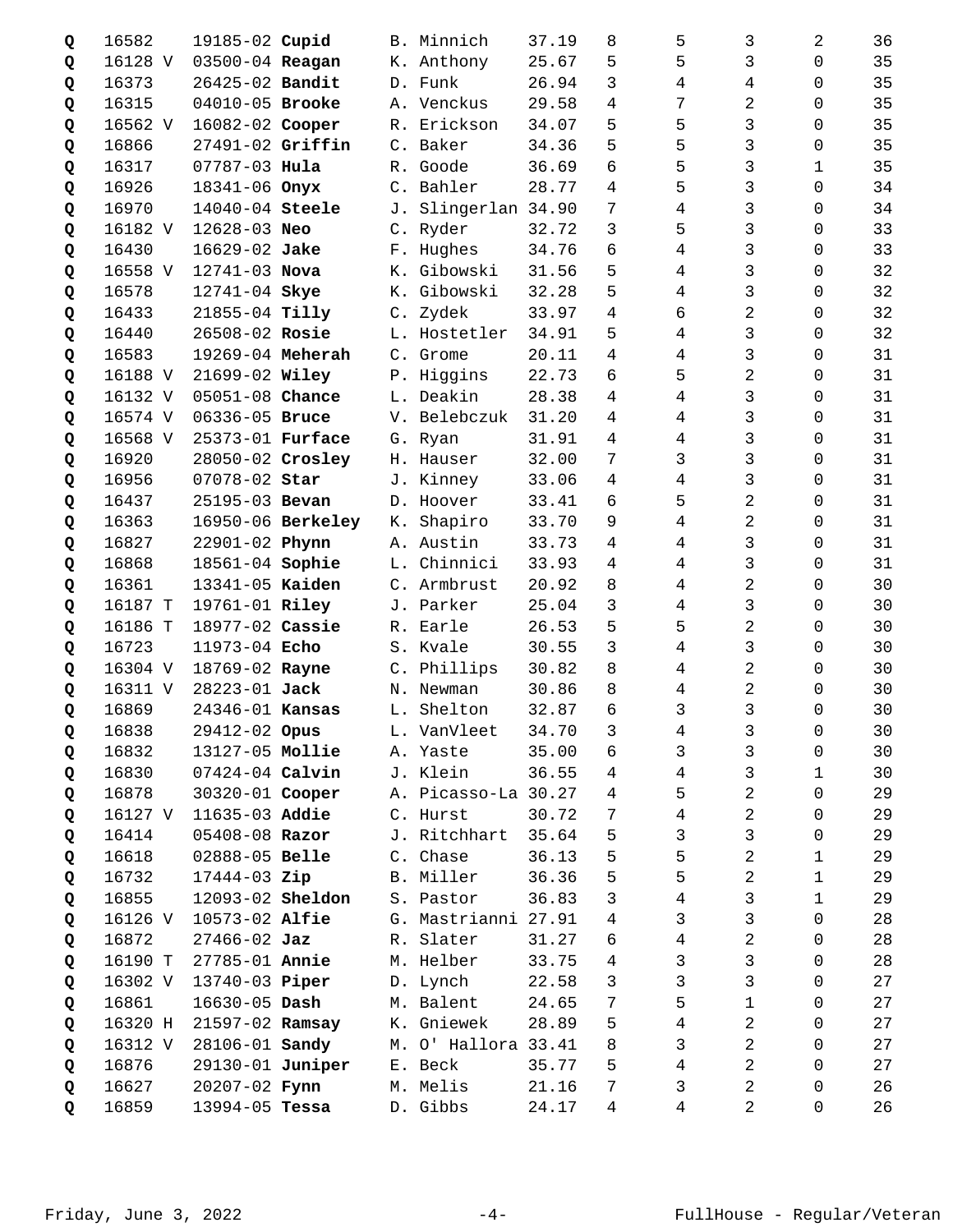| Q | 16319   | 15124-03 Ivy     |                             |               | M. Jones     | 27.35  | 4              | 4              | 2              | $\Omega$       | 26 |
|---|---------|------------------|-----------------------------|---------------|--------------|--------|----------------|----------------|----------------|----------------|----|
| Q | 16722   | 09143-03 Brina   |                             |               | P. Cochran   | 31.03  | 4              | 4              | 2              | 0              | 26 |
| Q | 16441   | 26715-02 Avery   |                             |               | A. Kallay    | 36.19  | 5              | $\overline{4}$ | 2              | $\mathbf 1$    | 26 |
| Q | 16932   | 22680-03 River   |                             |               | D. Almasy    | 16.92  | 3              | $\overline{4}$ | 2              | $\Omega$       | 25 |
| Q | 16927   |                  | 22280-03 Phantasm           |               | K. Almasy    | 20.70  | 3              | 4              | 2              | $\Omega$       | 25 |
| Q | 16860   | 15310-04 Mysti   |                             |               | B. Hobbs     | 29.72  | 6              | $\mathbf{3}$   | 2              | $\Omega$       | 25 |
|   | 16630   | 25214-01 Seamus  |                             |               | B. Cohen     | 25.81  | 2              | 5              | 3              | $\Omega$       | 32 |
|   | 16421   | 28403-01 Kota    |                             |               | J. Durgin    | 26.52  | 2              | 5              | 3              | $\mathbf 0$    | 32 |
|   | 16303 V | 17128-02 Gigi    |                             |               | L. Tabellion | 33.01  | 2              | 5              | 3              | $\Omega$       | 32 |
|   | 16960   |                  | 18757-07 Gulliver           |               | D. LaClair   | 32.95  | 2              | 4              | 3              | $\Omega$       | 29 |
|   | 16443   |                  | 28403-03 Sapphire           | J.            | Durgin       | 35.75  | 2              | 3              | 3              | $\mathbf 0$    | 26 |
|   | 16579   | 13816-04 Duke    |                             |               | S. Wright    | 34.06  | 7              | 4              | $\mathbf 1$    | $\Omega$       | 24 |
|   | 16857   | 12646-03 Jerzy   |                             |               | D. Furtak    | 35.35  | 5              | $\mathbf{3}$   | 2              | $\Omega$       | 24 |
|   | 16856   | 31237-01 Dory    |                             |               | J. Bender    | 36.56  | 3              | 2              | 3              | 1              | 23 |
|   | 16937   | 17067-05 Cowboy  |                             |               | A. Holloway  | 39.36  | 5              | 4              | 2              | 4              | 23 |
|   | 16560 V | 28589-01 Koda    |                             | $R_{\odot}$   | Schroeder    | 36.28  | 2              | 2              | 3              | 1              | 22 |
|   | 16934   | 28050-03 Pearl   |                             |               | H. Hauser    | 40.07  | 4              | 4              | $\overline{2}$ | 5              | 21 |
|   | 16862   | 03679-04 Endora  |                             |               | R. Domfort   | 38.28  | 3              | 5              | $\mathbf 1$    | $\mathfrak{Z}$ | 20 |
|   | 16874   | 27754-01 Aryi    |                             |               | B. Lutz      | 41.62  | 2              | 3              | 3              | 6              | 20 |
|   | 16185 V |                  | 17897-03 Gryffindor K. Wise |               |              | 37.03  | 7              | 3              | $\mathbf 1$    | $\overline{2}$ | 19 |
|   | 16836   | 27872-02 Lunatic |                             |               | C. Meirs     | 41.47  | 5              | 3              | 2              | 6              | 18 |
|   | 16865   |                  | 07299-04 Lily Rose          |               | L. Haupricht | 37.03  | $\overline{3}$ | 3              | $\mathbf 1$    | $\overline{2}$ | 15 |
|   | 16968   | 26526-02 Reagan  |                             |               | R. Wasilak   | 39.02  | 5              | 3              | $\mathbf 1$    | 4              | 15 |
|   | 16423   | 07319-03 Jack    |                             |               | M. Durbin    | 40.12  | $\mathfrak{Z}$ | 4              | $\mathbf{1}$   | 5              | 15 |
|   | 16130 V | 23903-01 Duke    |                             | D.            | Jorgensen    | 40.91  | $\overline{3}$ | 4              | $\mathbf 1$    | 5              | 15 |
|   | 16853   |                  | 12646-02 Keep-Her           |               | D. Furtak    | 40.21  | 5              | 3              | $\mathbf{1}$   | 5              | 14 |
|   | 16721   |                  | 11794-03 Brightlee          |               | A. Koebler   | 38.15  | 3              | 1              | $\mathbf 1$    | 3              | 8  |
|   | 16833   | 13199-05 Corey   |                             | $C_{\bullet}$ | Walters      | 41.33  | $\overline{3}$ | $\overline{2}$ | $\mathbf 1$    | 6              | 8  |
|   | 16921   | 17067-06 Shiloh  |                             | Α.            | Holloway     | 50.18  | 5              | 3              | $\mathbf{1}$   | 15             | 4  |
|   | 16577   | 12028-05 Remi    |                             |               | K. Dunlap    | Absent |                |                |                |                |    |
|   | 16965   | 25093-03 Anna    |                             |               | K. Streeter  | NT     | $\Omega$       | 0              | $\Omega$       | $\mathbf 0$    |    |
|   | 16313 V | 29345-01 TJ      |                             |               | R. Larson    | Absent |                |                |                |                |    |

Total Time: 35 secs **Level 5 Regular/Veteran** 20 inch Judge: Kathy Crews Place Armband CPE ID Call Name Handler Time 1Pt 3Pt 5Pt TFlts Total 20142 12402-05 H. Teegardin 34.02 4 6 6 0 52 **1Q Wick**  20<sub>2</sub> 20734 07813-07 Major C... A. Koebler 32.23 6 5 6 0 51 20466 13727-03 M. Marinovich 32.47 5 5 6 0 50 **3Q Firefly**  20741 26153-01 S. Gordon 32.78 4 7 5 0 50 **4Q Fli**  20484 27200-01 J. Copenhaver 33.50 4 7 4 0 45 **Q Dakota**  20489 29523-01 M. Miller 36.19 3 6 5 1 45 **Q Hopper**  20532 16706-03 G. Stevens 31.06 4 6 4 0 42 **Q Sweet Pea**  20481 22355-02 K. Metz 34.51 4 6 4 0 42 **Q Callie**  20988 20550-03 J. Koras 29.31 5 7 3 0 41 **Q Tek**  20324 T 28204-01 L. Anderson 29.56 5 5 4 0 40 **Q Two**  20372 V 26236-01 S. Hughes 31.71 4 5 4 0 39 **Q Zack**  20928 V 22827-01 R. Loffredo 35.67 6 6 3 0 39 **Q Pirlo**  20365 V 19021-01 D. Anthony 32.03 3 5 4 0 38 **Q Bosco**  20472 07963-04 B. Menini 26.94 4 6 3 0 37 **Q Pepper**  20432 V 20182-02 D. Miller 32.95 5 4 4 0 37 **Q Kira**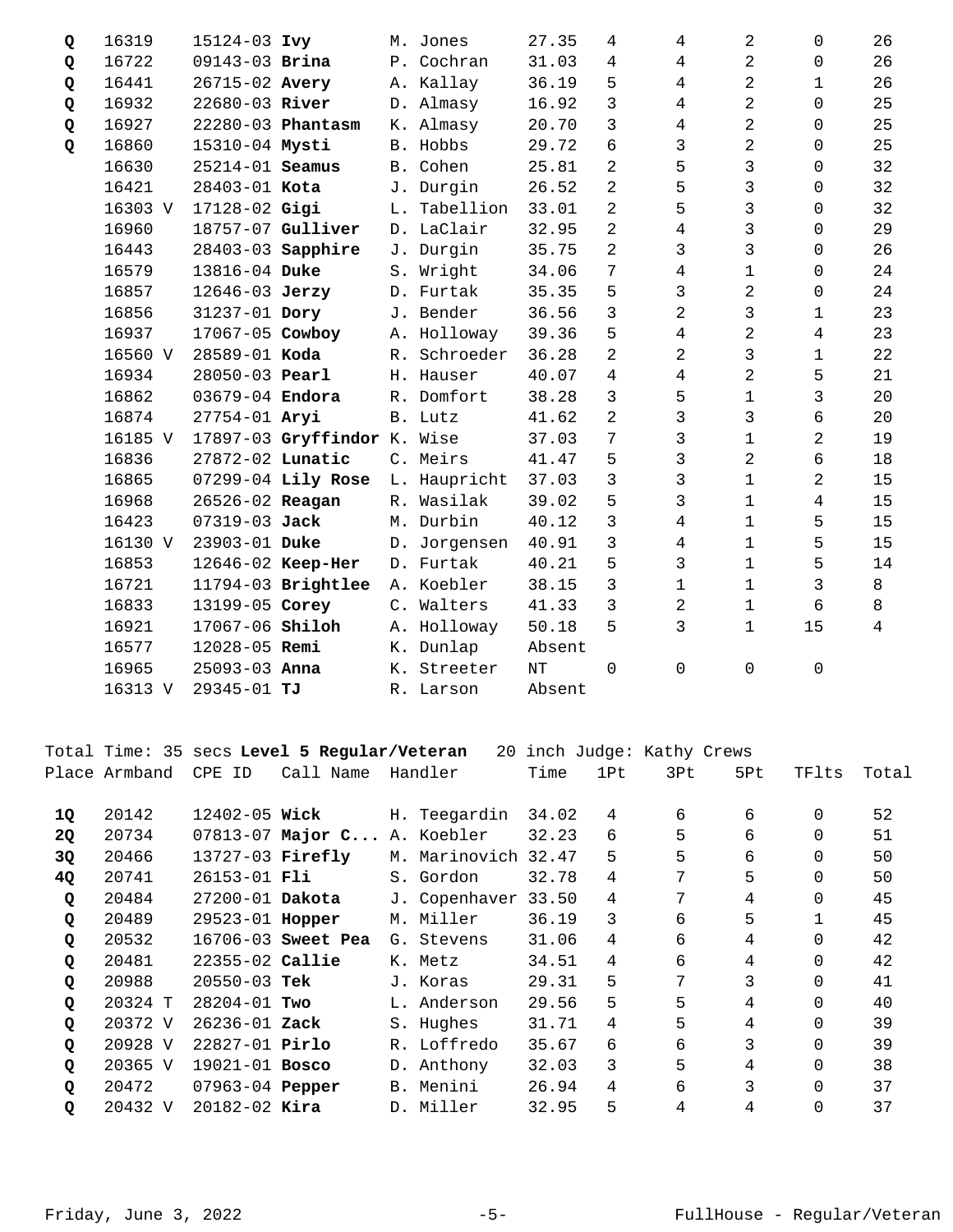| Q | 20982   | 21521-02 Salty          |                          |             | N. Sorensen         | 25.90 | 3              | 6 | 3              | 0            | 36 |
|---|---------|-------------------------|--------------------------|-------------|---------------------|-------|----------------|---|----------------|--------------|----|
| Q | 20825 V | 07638-05 Jett           |                          |             | D. Yaste            | 31.47 | 5              | 7 | 2              | 0            | 36 |
| Q | 20639   | 02888-04 Flynn          |                          |             | C. Chase            | 32.83 | 6              | 5 | 3              | 0            | 36 |
| Q | 20537   | 21030-04 Zorro          |                          |             | D. Davidheise 35.33 |       | 6              | 5 | 3              | 0            | 36 |
| Q | 20929 V | 22932-01 Eli            |                          |             | E. Bowman           | 30.05 | 5              | 5 | 3              | 0            | 35 |
| Q | 20985   | 27497-02 Toffee         |                          | L.          | Woodruff            | 30.15 | 5              | 5 | 3              | 0            | 35 |
| Q | 20976   | 27497-01 Toasty         |                          |             | L. Woodruff         | 32.54 | 5              | 5 | 3              | $\Omega$     | 35 |
| Q | 20738   | 25718-02 Zeus           |                          |             | E. Clark            | 33.81 | 5              | 5 | 3              | 0            | 35 |
| Q | 20536   | 14181-08 Nick           |                          |             | A. Faas             | 36.19 | 7              | 3 | 4              | 1            | 35 |
| Q | 20477   | 08271-06 Toohey         |                          | К.          | Pudenz              | 37.80 | 7              | 5 | 3              | 2            | 35 |
| Q | 20720 V | 26536-03 Shade          |                          |             | T. Widenhouse 28.96 |       | 4              | 5 | 3              | $\Omega$     | 34 |
| Q | 20492   | 12062-04 Jalen          |                          |             | J. Cribb            | 29.27 | 6              | 4 | 3              | 0            | 33 |
| Q | 20318 V | 14604-03 Zuri           |                          |             | S. Grachek          | 30.59 | 8              | 5 | 2              | 0            | 33 |
| Q | 20839 V | $07638 - 06$ Maxx       |                          | S.          | Nevitt              | 32.08 | 8              | 5 | $\overline{2}$ | $\Omega$     | 33 |
| Q | 20376 V | 29214-01 Charlie        |                          | $E_{\perp}$ | Russell             | 33.48 | 3              | 5 | 3              | $\Omega$     | 33 |
| Q | 20533   | $01514 - 07$ Luna       |                          |             | T. Hendrix          | 34.06 | 3              | 5 | 3              | 0            | 33 |
| Q | 20138   | 18088-02 Maddie         |                          |             | H. Weber            | 25.40 | 5              | 4 | 3              | $\mathbf 0$  | 32 |
| Q | 20987   |                         | 15347-03 Ellie Mae       | Н.          | Salamay             | 27.93 | 4              | 6 | 2              | $\Omega$     | 32 |
| Q | 20469   | 06507-04 Joy            |                          | S.          | Amsden              | 32.41 | 4              | 6 | 2              | $\Omega$     | 32 |
| Q | 20463   | 08271-07 Koda           |                          |             | K. Pudenz           | 33.22 | 3              | 3 | 4              | 0            | 32 |
| Q | 20331   | 20992-03 Hamish         |                          |             | C. Moore            | 34.17 | 5              | 4 | 3              | 0            | 32 |
| Q | 20416 V | 13732-03 Frankie        |                          | T.          | Richardson 35.01    |       | 4              | 4 | 3              | 0            | 31 |
| Q | 20384   | 17994-02 Wally          |                          | J.          | Seitz               | 35.54 | 7              | 3 | 3              | $\Omega$     | 31 |
| Q | 20747   | 05187-05 Teppo          |                          | J.          | Schlegel            | 36.07 | 5              | 4 | 3              | 1            | 31 |
| Q | 20366 V | 21149-04 Brownie        |                          |             | J. Hughes           | 30.62 | 3              | 4 | 3              | $\mathbf 0$  | 30 |
| Q | 20745   | 16745-08 Storm          |                          |             | C. Roman            | 33.67 | 8              | 4 | 2              | 0            | 30 |
| Q | 20973   | 06190-05 Boz            |                          | М.          | Snyder              | 37.78 | 5              | 4 | 3              | 2            | 30 |
| Q | 20425 V | 10462-03 Dug            |                          |             | A. Fern             | 25.90 | 7              | 4 | 2              | 0            | 29 |
| Q | 20482   | 26237-01 Rue            |                          |             | A. Pagan            | 27.94 | 4              | 5 | 2              | 0            | 29 |
| Q | 20743   | 23067-02 Nico           |                          |             | B. Botteri          | 35.26 | 7              | 4 | 2              | 0            | 29 |
| Q | 20534   | 08270-06 Shack          |                          |             | M. Moser            | 40.08 | 7              | 4 | 3              | 5            | 29 |
| Q | 20953 V | $25093 - 01$ AJ         |                          |             | K. Streeter         | 24.56 | 6              | 4 | 2              | $\Omega$     | 28 |
| Q | 20631 V |                         | 25402-01 <b>Sullivan</b> |             | E. Nalley           | 26.87 | 6              | 4 | 2              | 0            | 28 |
| Q |         | 20628 V 22099-02 Duncan |                          |             | R. Cooney           | 37.37 | $\mathfrak{Z}$ | 4 | $\mathbf{3}$   | $\sqrt{2}$   | 28 |
| Q | 20329   | 13740-04 Henri          |                          |             | D. Lynch            | 20.67 | 3              | 3 | 3              | 0            | 27 |
| Q | 20952 V | 20550-01 Cote           |                          |             | J. Koras            | 29.70 | 5              | 4 | 2              | 0            | 27 |
| Q | 20351 V | 26425-01 Maggie         |                          |             | D. Funk             | 30.13 | 3              | 3 | 3              | $\mathbf 0$  | 27 |
| Q | 20382   | 09817-05 Aspen          |                          |             | J. Decato           | 22.31 | 3              | 6 | $\mathbf 1$    | $\mathsf{O}$ | 26 |
| Q | 20967 V | 26462-01 Yoshi          |                          |             | W. Sweet            | 23.48 | 4              | 4 | $\overline{2}$ | 0            | 26 |
| Q | 20971 V | 20550-02 Rue            |                          |             | J. Koras            | 24.66 | 7              | 3 | 2              | $\mathbf 0$  | 26 |
| Q | 20135   | 11635-04 Caliber        |                          |             | C. Hurst            | 29.70 | 7              | 3 | 2              | $\mathbf 0$  | 26 |
| Q | 20378   | 03511-06 Danteh         |                          |             | A. Malott           | 41.46 | 5              | 4 | 3              | 6            | 26 |
|   | 20981   | 20550-04 Remy           |                          |             | J. Koras            | 34.45 | 2              | б | 4              | $\mathbf 0$  | 40 |
|   | 20386   | 19021-02 Oakie          |                          |             | D. Anthony          | 34.26 | 2              | 4 | 4              | 0            | 34 |
|   | 20633 V | 27916-01 Bella          |                          |             | C. Bye              | 25.08 | 2              | 5 | 3              | 0            | 32 |
|   | 20984   | 26526-01 Indie          |                          |             | R. Wasilak          | 34.95 | 2              | 5 | 3              | $\mathbf 0$  | 32 |
|   | 20389   | 23029-02 Pirlo          |                          |             | L. Coffman          | 36.42 | $\mathbf 1$    | 5 | 2              | 1            | 25 |
|   | 20487   | 29093-01 Brooks         |                          |             | S. Lyons            | 34.16 | 5              | 3 | $\overline{2}$ | $\Omega$     | 24 |
|   | 20370 V | 25468-03 Spark          |                          |             | J. Franke           | 34.20 | 8              | 2 | 2              | 0            | 24 |
|   | 20491   | 30214-01 Callie         |                          |             | K. Arnold           | 34.23 | 5              | 3 | 2              | $\mathbf 0$  | 24 |
|   | 20388   |                         | 21149-09 Boom Boom       | J.          | Hughes              | 35.09 | 5              | 3 | 2              | 0            | 24 |
|   | 20975   | 15325-04 Jelly          |                          | Н.          | Salamay             | 34.80 | 4              | 3 | 2              | 0            | 23 |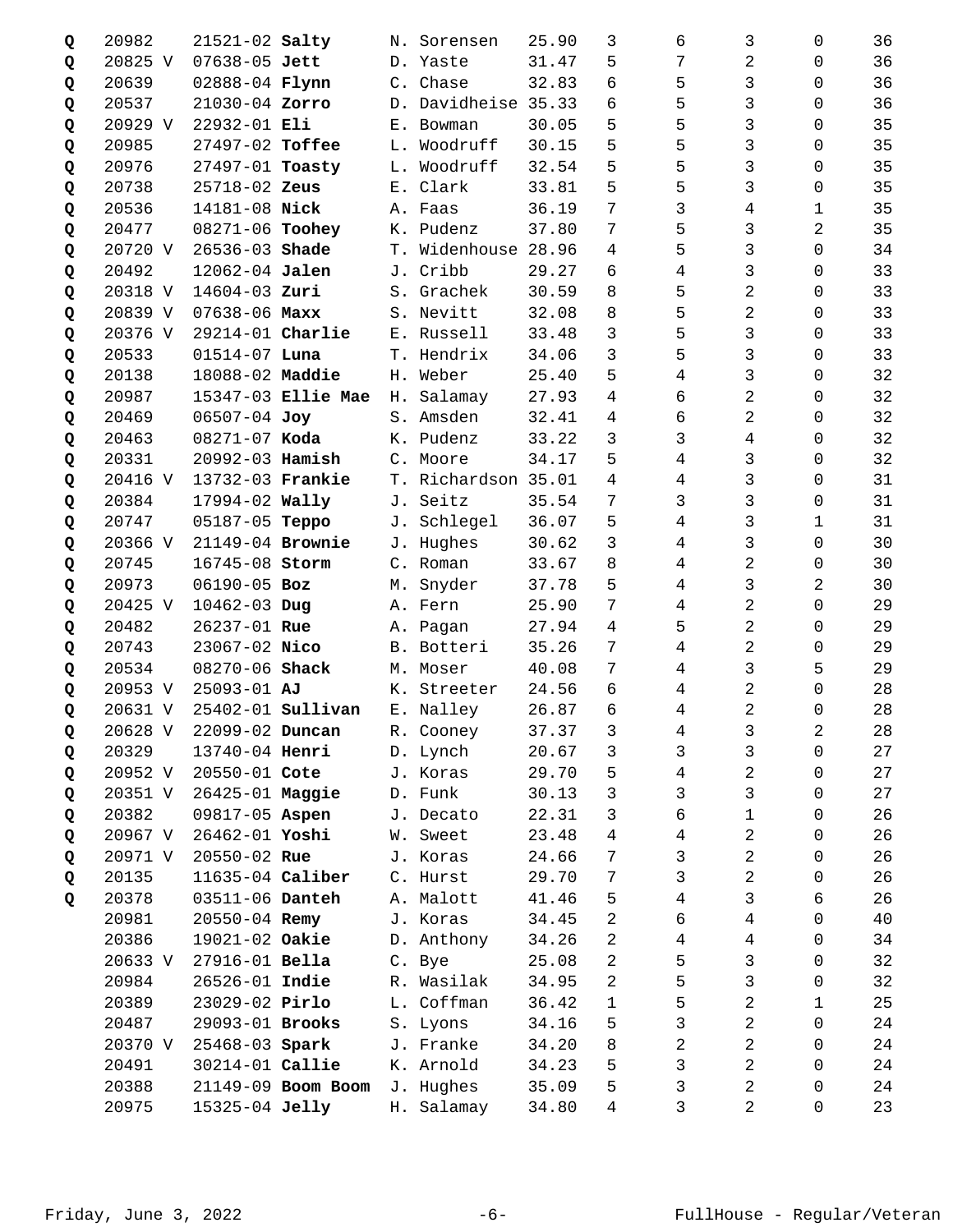|    | 20877 V       | $07299 - 03$ Shadow |                                             | L. Haupricht  | 35.50 | 4              | 3                          | 2              |          | 23    |
|----|---------------|---------------------|---------------------------------------------|---------------|-------|----------------|----------------------------|----------------|----------|-------|
|    | 20739         | $22369-03$ Reacher  |                                             | M. Holland    | 39.19 | $\overline{4}$ | 2                          | 3              | 4        | 21    |
|    | 20391         | $25468 - 04$ Breeze |                                             | J. Franke     | 38.36 | 6              | 4                          |                | 3        | 20    |
|    | 20584 V       | $21511 - 02$ Fenway |                                             | R. Conti      | 34.89 | 3              | 2                          | 2              | $\Omega$ | 19    |
|    | 20575 V       | $07772 - 02$ Tesla  |                                             | K. Haveman-Ku | 38.49 | $\overline{4}$ | 2.                         | $\mathfrak{D}$ | 3        | 17    |
|    | 20486         | $28834 - 01$ Bear   |                                             | L. Jenkins    | 39.04 | 2              | 3                          | 2              | 4        | 17    |
|    | 20141         | $23142 - 02$ Dazzle |                                             | D. Wilson     | 39.86 | 3              | 2                          | 2              | 4        | 15    |
|    | 20737         | $23510 - 02$ Colt   |                                             | B. Workman    | 41.36 | 4              | $\overline{2}$             | 2              | 6        | 14    |
|    | 20143         | $09829 - 02$ Scout  |                                             | D. Hurst      | 41.57 | 5              | 3                          |                | 6        | 13    |
|    | 20139         | 20447-04 Ranger     |                                             | R. Heinecke   | 3.74  | $\mathbf{1}$   | $\mathbf{1}$               | $\Omega$       | $\Omega$ | 4     |
|    |               |                     |                                             |               |       |                |                            |                |          |       |
|    |               |                     | Total Time: 35 secs Level 5 Regular/Veteran |               |       |                | 24 inch Judge: Kathy Crews |                |          |       |
|    | Place Armband | CPE ID              | Call Name                                   | Handler       | Time  | 1Pt            | 3Pt                        | 5Pt            | TFlts    | Total |
| 10 | 24742 V       | 16370-02 Wilbur     |                                             | S. Klein      | 32.11 | 4              | 5                          | 4              | $\Omega$ | 39    |

| --        |         |                        |                |               |       |    |   |               |          |    |
|-----------|---------|------------------------|----------------|---------------|-------|----|---|---------------|----------|----|
| <b>2Q</b> | 24888   | $19640 - 03$ Kayza     |                | K. Paulsen    | 27.45 |    | 6 |               | 0        | 35 |
| 3Q        | 24886   | $27683 - 01$ Bernie    |                | K. Lewis      | 32.30 | 4  |   |               | 0        | 35 |
| <b>40</b> | 24887   | $21932-04$ Lincoln     |                | P. Karst      | 32.83 | 3  | 5 |               | 0        | 33 |
| Q         | 24989 V | $29427-02$ Thunder     |                | D. Peatt      | 27.75 | 6  |   |               | 0        | 30 |
| Q         | 24333 V | 14997-02 <b>Sydney</b> | $\mathsf{C}$ . | Matzok        | 35.06 | 3  | 4 | 3             | 0        | 30 |
| Q         | 24880 H | $10559 - 02$ Kazzie    |                | K. Alexander- | 33.57 | 4  | 5 | $\mathcal{L}$ | 0        | 29 |
| Q         | 24977 V | 29427-01 Storm         |                | D. Peatt      | 34.16 | 5. |   |               | 0        | 29 |
| Q         | 24884   | $25126 - 02$ Olive     |                | B. Slicker    | 20.24 | 6  | 4 | 2.            | 0        | 28 |
| Q         | 24480 V | 21830-02 Watson        |                | K. Shiple     | 24.26 | 4  | 4 | $\mathcal{L}$ | $\Omega$ | 26 |
|           | 24539 V | $22241 - 03$ Ava       |                | D. Sheatler   | 32.58 | 7  |   |               | 0        | 25 |
|           | 24882   | 15373-05 <b>Bodie</b>  |                | J. Leitzsch   | 32.48 | б  | б | 0             |          | 24 |

|                    |      |                                           | Total Time: 40 secs Level C Regular/Veteran |                      | 4 inch Judge: Kathy Crews |              |     |                       |     |
|--------------------|------|-------------------------------------------|---------------------------------------------|----------------------|---------------------------|--------------|-----|-----------------------|-----|
|                    |      |                                           | Place Armband CPE ID Call Name Handler      |                      |                           | Time 1Pt 3Pt | 5Pt | TFlts Total           |     |
| 10<br>$\mathbf{2}$ | 4503 | $4264$ $29317-02$ Piper<br>26169-01 Molly |                                             | A. Bisca<br>T. Urban |                           | 44.88 4 4 0  |     | 33.46 6 4 3 0 33<br>4 | 12. |
|                    |      |                                           |                                             |                      |                           |              |     |                       |     |

|           |               |                    | Total Time: 40 secs Level C Regular/Veteran |             | 8 inch Judge: Kathy Crews |                |                |                |          |       |
|-----------|---------------|--------------------|---------------------------------------------|-------------|---------------------------|----------------|----------------|----------------|----------|-------|
|           | Place Armband | CPE ID             | Call Name                                   | Handler     | Time                      | 1Pt            | 3Pt            | 5Pt            | TFlts    | Total |
|           | 8176 H        |                    | 25962-02 Bob Hope                           | M. Poulin   | 37.95                     | 4              | 5              | 5              | $\Omega$ | 44    |
| 1Q        |               |                    |                                             |             |                           |                |                |                |          |       |
| <b>20</b> | 8168          | 08596-04 Litchi    |                                             | A. Hughey   | 38.10                     | 5              | 6              | 4              | $\Omega$ | 43    |
| 3Q        | 8211          |                    | $26963 - 01$ Hercules                       | B. Wyatt    | 31.91                     | $\overline{4}$ | 6              | 4              | 0        | 42    |
| 4Q        | 8675          | $19574 - 04$ Tyke  |                                             | C. LaCombe  | 36.77                     | 5              | 6              | 3              | $\Omega$ | 38    |
| Q         | 8203          | $16941-03$ Tally   |                                             | H. Muir     | 32.07                     | 7              | 5              | 3              | $\Omega$ | 37    |
| Q         | 8657 V        | $22892 - 01$ Rocko |                                             | A. Lonneman | 36.27                     | 4              | 6              | 3              | 0        | 37    |
| Q         | 8756          | 04151-06 Queso     |                                             | A. Golombek | 42.05                     | 7              | $\overline{4}$ | 4              | 2        | 37    |
| Q         | 8524          |                    | $17416 - 02$ D'Artagnan W. Watts            |             | 27.69                     | $\overline{4}$ | 5              | 3              | $\Omega$ | 34    |
| Q         | 8807          | $11741 - 04$ Ilsa  |                                             | T. Nolan    | 37.01                     | 6              | 6              | 2              | $\Omega$ | 34    |
| Q         | 8256 V        | $02584 - 03$ Nico  |                                             | A. Potter   | 32.42                     | 5              | 6              | $\mathfrak{D}$ | 0        | 33    |
| Q         | 8670          |                    | 17560-03 Cotton  S. Bankson                 |             | 39.37                     | 3              | 5              | 3              | $\Omega$ | 33    |
| Q         | 8607          | 14464-02 Indy      |                                             | D. Gentile  | 21.28                     | 3              | 3              | 4              | $\Omega$ | 32    |
| Q         | 8413 V        | 19626-04 Eloise    |                                             | J. Locke    | 31.99                     | 4              | 6              | 2              | 0        | 32    |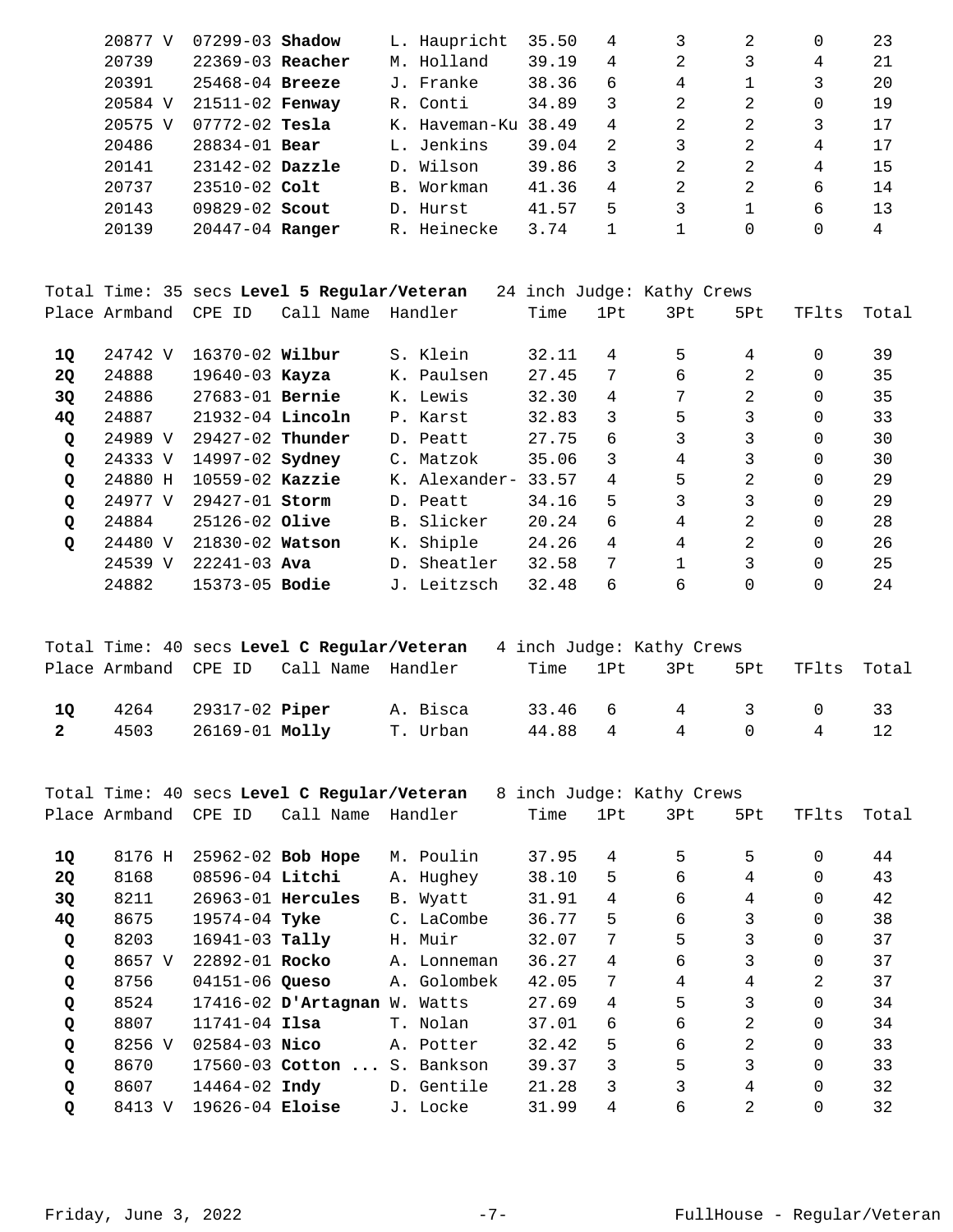| Q | 8271   |                         | 14058-08 Charlie R. Stewart |    |                     | 35.87  | 5              | 4              | 3              | 0            | 32 |
|---|--------|-------------------------|-----------------------------|----|---------------------|--------|----------------|----------------|----------------|--------------|----|
| Q | 8255 V | $26248 - 01$ Tails      |                             |    | E. Smith            | 41.97  | 7              | 5              | 2              | $\mathbf{1}$ | 31 |
| Q | 8658 V | $26242 - 02$ Alicia     |                             |    | K. Christian        | 29.84  | 4              | 5              | 2              | $\Omega$     | 29 |
| Q | 8770   | 24949-01 Lily           |                             |    | P. Bisker           | 31.04  | 4              | 5              | 2              | $\Omega$     | 29 |
| Q | 8605   | $10856 - 05$ Gabi       |                             |    | C. Ponyah           | 25.58  | 4              | 3              | 3              | $\Omega$     | 28 |
| Q | 8612   | $19134 - 08$ Kiwi       |                             |    | C. Fithian          | 26.25  | 3              | 5              | 2              | $\Omega$     | 28 |
| Q | 8604   | 09393-04 Billy          |                             |    | S. Tanner           | 39.63  | 6              | 4              | $\overline{2}$ | $\Omega$     | 28 |
| Q | 8679   | 30579-02 Ruthie         |                             |    | J. Cope             | 27.20  | 5              | 4              | 2              | $\Omega$     | 27 |
| Q | 8407 V | $07009 - 05$ Missy      |                             |    | K. Swan             | 29.84  | 3              | 3              | 3              | $\Omega$     | 27 |
| Q | 8171   | 16699-02 Rufus          |                             |    | Y. Clark            | 29.94  | 3              | 3              | 3              | $\Omega$     | 27 |
| Q | 8751   | 01158-05 <b>Floozie</b> |                             |    | L. Kosmowski        | 33.61  | 3              | 3              | 3              | $\Omega$     | 27 |
| Q | 8210   | 26066-01 <b>Piper</b>   |                             |    | L. Parkanzky        | 34.00  | 3              | 3              | 3              | $\Omega$     | 27 |
| Q | 8656 V | 23093-02 Riker          |                             |    | A. Meeler           | 37.88  | 7              | 5              | 1              | $\Omega$     | 27 |
| Q | 8519   | $22419 - 01$ Mia        |                             |    | M. Cortese          | 38.77  | 5              | 4              | 2              | $\Omega$     | 27 |
| Q | 8530   | 25855-03 Louie          |                             |    | S. Botkin           | 44.89  | 4              | 4              | 3              | 4            | 27 |
| Q | 8269   | 06375-02 Mokus          |                             |    | K. Boothe           | 41.03  | 3              | 3              | 3              | 1            | 26 |
| Q | 8773   | 25781-02 Maeve          |                             |    | D. Scheel           | 22.15  | 3              | 4              | $\overline{2}$ | $\Omega$     | 25 |
| Q | 8614   | $26241 - 02$ Bruiser    |                             |    | B. Cohen            | 23.02  | 3              | 4              | 2              | $\Omega$     | 25 |
| Q | 8601   | 04345-07 Beetle         |                             |    | C. Griffen-Ya 25.67 |        | 6              | 3              | $\overline{2}$ | $\Omega$     | 25 |
|   | 8177   | 25979-01 Gretzky        |                             | М. | Sutjiamin           | 38.51  | 2              | 4              | 4              | $\Omega$     | 34 |
|   | 8805   | 07288-02 Cindy          |                             |    | M. Abdo             | 45.19  | $\mathfrak{D}$ | $\overline{2}$ | 4              | 5            | 23 |
|   | 8169   | 11124-02 <b>Plinko</b>  |                             | М. | Hinckley            | 45.17  | 2              | 4              | 2              | 5            | 19 |
|   | 8157 V | $22485 - 01$ Sadie      |                             |    | V. Shelburne        | Absent |                |                |                |              |    |

Total Time: 40 secs **Level C Regular/Veteran** 12 inch Judge: Kathy Crews

|    | Place Armband | CPE<br>ID             | Call Name         | Handler      | Time  | 1Pt | 3Pt | 5Pt            | TFlts       | Total |
|----|---------------|-----------------------|-------------------|--------------|-------|-----|-----|----------------|-------------|-------|
| 10 | 12666 V       | $05750 - 05$ Finn     |                   | T. Landry    | 37.26 | 4   | 6   | 6              | $\mathbf 0$ | 52    |
| 2Q | 12163 V       | 04642-03 Mirage       |                   | S. Reinolt   | 32.53 | 3   | 6   | 6              | 0           | 51    |
| 3Q | 12687         | 23093-05 Crusher      |                   | A. Meeler    | 35.52 | 5   | 7   | 5              | $\Omega$    | 51    |
| 4Q | 12910         | 12905-02 Lexi         |                   | N. Schmidt   | 39.51 | 3   | 6   | 6              | $\Omega$    | 51    |
| Q  | 12518 V       | 04564-06 Roo          |                   | R. Strasser  | 38.93 | 7   | 5   | 5              | $\Omega$    | 47    |
| Q  | 12453         | 12276-03 Tribble      |                   | V. Figure    | 33.97 | 3   | 6   | 5              | $\Omega$    | 46    |
| Q  | 12682         | 03493-03 Blink        |                   | S. Cron      | 37.81 | 3   | 6   | 5              | $\Omega$    | 46    |
| Q  | 12179 V       | 28140-01 Rocket       |                   | M. McElwee   | 39.25 | 9   | 4   | 5              | $\Omega$    | 46    |
| Q  | 12907         | 10900-08 Beetle       |                   | G. Chapman   | 36.64 | б.  | 6   | 4              | $\Omega$    | 44    |
| Q  | 12217         | 02585-04 Ryder        |                   | P. Idlof     | 32.97 | 5   | 4   | 5              | 0           | 42    |
| Q  | 12219         | 17324-02 DaCoda       |                   | L. Steward   | 36.87 | 4   | 6   | 4              | $\mathbf 0$ | 42    |
| Q  | 12276 V       | 22325-01 <b>Sadie</b> |                   | S. Bonczyk   | 42.05 | 3   | 5   | 5              | 2           | 41    |
| Q  | 12556         | 14261-02 Shelby       |                   | R. Jacobi    | 37.13 | 4   | 7   | 3              | $\mathbf 0$ | 40    |
| Q  | 12688         | 24560-01 <b>Sunny</b> |                   | T. Brough    | 39.34 | 4   | 5   | 4              | 0           | 39    |
| Q  | 12802 V       | 23092-01 Kibo         |                   | S. Nevitt    | 32.07 | 8   | 5   | 3              | 0           | 38    |
| Q  | 12280         |                       | 15877-04 Benjamin | P. Schairer  | 32.58 | 6   | 7   | 2              | $\Omega$    | 37    |
| Q  | 12229         | 26221-03 Gracie       |                   | C. Mosca     | 39.33 | 7   | 5   | 3              | $\Omega$    | 37    |
| Q  | 12226         | $27044 - 01$ Abby     |                   | D. Haynes    | 31.68 | 6   | 5   | 3              | $\Omega$    | 36    |
| Q  | 12772 V       | $24984 - 01$ Joey     |                   | T. Knilans   | 36.15 | 5   | 7   | 2              | $\Omega$    | 36    |
| Q  | 12686         | 22892-03 Billee       |                   | S. Tempel    | 39.35 | 4   | 4   | 4              | $\Omega$    | 36    |
| Q  | 12105 V       | 06948-04 Calvin       |                   | B. Gilday    | 35.96 | 7   | 6   | 2              | $\Omega$    | 35    |
| Q  | 12227         | 24676-02 Capri        |                   | T. Keinz     | 37.87 | 7   | 6   | $\overline{a}$ | $\Omega$    | 35    |
| Q  | 12823         | 27872-01 Winnie       |                   | C. Meirs     | 30.01 | 6   | 6   | 2              | $\Omega$    | 34    |
| Q  | 12816         | 03122-09 WeeGee       |                   | J. Rochedieu | 36.17 | 4   | 5   | 3              | $\Omega$    | 34    |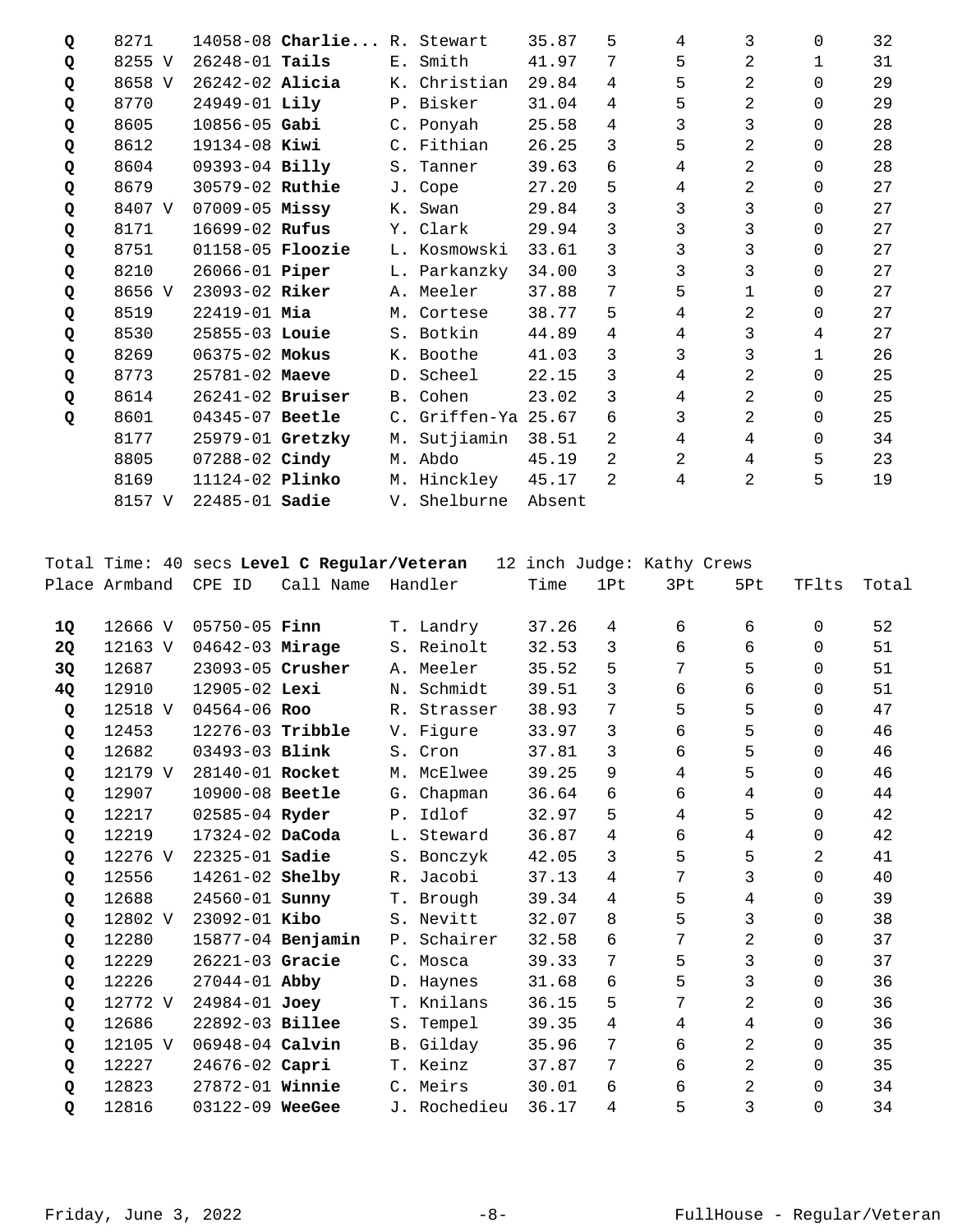| Q | 12555   |                         | 16909-02 <b>Smuggler</b> |                | K. Otis      | 39.97 | 7 | 4           | 3        | $\Omega$ | 34             |
|---|---------|-------------------------|--------------------------|----------------|--------------|-------|---|-------------|----------|----------|----------------|
| Q | 12461   | 27363-01 Sawyer         |                          |                | T. Dyson     | 35.64 | 5 | 6           | 2        | $\Omega$ | 33             |
| Q | 12174 V | 20892-01 <b>Paisley</b> |                          |                | B. Bowden    | 38.10 | 3 | 5           | 3        | $\Omega$ | 33             |
| Q | 12915   | 29205-01 Winnie         |                          |                | A. Day       | 24.58 | 4 | 4           | 3        | $\Omega$ | 31             |
| Q | 12783   | $10908 - 03$ Ice        |                          |                | J. Slivka    | 33.57 | 4 | 4           | 3        | $\Omega$ | 31             |
| Q | 12460   | $25991 - 01$ Jolie      |                          |                | R. Goudreau  | 39.77 | 4 | 4           | 3        | $\Omega$ | 31             |
| Q | 12813 V | 27884-01 Cody           |                          | $\mathsf{C}$ . | Schafer      | 32.21 | 5 | 5           | 2        | $\Omega$ | 30             |
| Q | 12455   | 15941-02 Eddie          |                          |                | J. Mendoza   | 21.64 | 3 | 5           | 2        | $\Omega$ | 28             |
| Q | 12122   | 05051-07 Steeler        |                          |                | S. Deakin    | 19.21 | 3 | 3           | 3        | 0        | 27             |
| Q | 12287   | 22325-02 Watson         |                          |                | S. Bonczyk   | 19.64 | 3 | 3           | 3        | $\Omega$ | 27             |
| Q | 12669 V | $15658 - 03$ AN'A       |                          |                | J. Moore     | 21.35 | 4 | 6           | 1        | $\Omega$ | 27             |
| Q | 12903   | $02361 - 04$ Flora      |                          |                | E. Fletcher  | 29.81 | 5 | 4           | 2        | $\Omega$ | 27             |
| Q | 12207 V | 20129-01 <b>Blackie</b> |                          |                | S. Howarth   | 22.49 | 4 | 4           | 2        | $\Omega$ | 26             |
| Q | 12222   | 23036-01 Murphy         |                          |                | B. Kamel     | 25.44 | 3 | 4           | 2        | $\Omega$ | 25             |
| Q | 12218   | $03927 - 06$ Babu       |                          |                | D. Johnson   | 30.07 | 3 | 4           | 2        | $\Omega$ | 25             |
| Q | 12551   | 13724-03 Rhythm         |                          |                | R. Hermance  | 35.58 | 3 | 4           | 2        | $\Omega$ | 25             |
|   | 12288   |                         | 26038-02 Triscuit        |                | R. Finley    | 40.06 | 2 | 6           | 4        | $\Omega$ | 40             |
|   | 12753 V |                         | 26385-02 Sir Percy       |                | L. Kreps     | 39.63 | 5 | 3           | 2        | $\Omega$ | 24             |
|   | 12769 V | 24889-01 Bubba          |                          | Κ.             | Butler       | 38.14 | 4 | 3           | 2        | 0        | 23             |
|   | 12693   | 29702-01 Oliver         |                          |                | L. Bettinger | 41.39 | 3 | 2           | 3        | 1        | 23             |
|   | 12809 V | 13973-03 Keiran         |                          |                | S. Rockhill  | 42.40 | 6 | 2           | 2        | 2        | 20             |
|   | 12691   | $27734 - 01$ Mimi       |                          | Ν.             | Shimizu      | 46.31 | 2 | 2           | 2        | 6        | 12             |
|   | 12811   | $21067 - 02$ Siya       |                          |                | J. Austin    | 46.12 | 5 | 2           | 1        | 6        | 10             |
|   | 12282   | 06375-03 Iso            |                          |                | K. Boothe    | 6.21  | 1 | $\mathbf 1$ | $\Omega$ | $\Omega$ | $\overline{4}$ |

Total Time: 35 secs **Level C Regular/Veteran** 16 inch Judge: Kathy Crews Place Armband CPE ID Call Name Handler Time 1Pt 3Pt 5Pt TFlts Total

| 10 | 16572   | 19076-05 Zephi         |                   | L. Johnson    | 32.47 | 3 | 7              | 5              | 0            | 49 |
|----|---------|------------------------|-------------------|---------------|-------|---|----------------|----------------|--------------|----|
| 2Q | 16418   | 01557-06 Rose          |                   | C. Thom       | 33.77 | 3 | 6              | 5              | $\Omega$     | 46 |
| 3Q | 16442   | $28258 - 02$ Cora      |                   | F. Hudson     | 34.41 | 5 | 5              | 5              | $\Omega$     | 45 |
| 4Q | 16563 V | 19076-03 Jerica        |                   | L. Johnson    | 35.25 | 7 | 6              | 4              | $\Omega$     | 45 |
| Q  | 16835   | 23089-01 <b>Slyder</b> |                   | M. Abdo       | 35.85 | 4 | 7              | 4              | $\Omega$     | 45 |
| Q  | 16353   |                        | 04813-05 Ici Blue | B. Hartman    | 32.93 | 6 | 6              | 4              | $\Omega$     | 44 |
| Q  | 16924   | $10900 - 04$ Toad      |                   | G. Chapman    | 34.89 | 6 | 6              | 4              | $\Omega$     | 44 |
| Q  | 16725   | 14977-02 Riot          |                   | B. Maki       | 29.52 | 3 | 5              | 5              | $\Omega$     | 43 |
| Q  | 16419   | 02674-07 Ryder         |                   | K. Stanley    | 35.77 | 3 | 5              | 5              | $\Omega$     | 43 |
| Q  | 16731   | 11072-04 <b>Patch</b>  |                   | A. Okrasinski | 36.26 | 5 | 6              | 4              | $\mathbf{1}$ | 42 |
| Q  | 16323   | 28078-01 Nicki         |                   | A. Goldman    | 30.44 | 3 | 4              | 5              | $\Omega$     | 40 |
| Q  | 16131 V | 24048-01 <b>Willow</b> |                   | J. McAdams    | 32.22 | 8 | $\overline{4}$ | 4              | $\Omega$     | 40 |
| Q  | 16359   | 11495-03 Kimba         |                   | V. Haviland   | 30.01 | 4 | 5              | 4              | $\Omega$     | 39 |
| Q  | 16834   | 16845-04 Roxie         |                   | B. Robey      | 31.33 | 4 | 5              | 4              | $\Omega$     | 39 |
| Q  | 16837   | 28727-01 Riley         |                   | L. Potter     | 36.83 | 4 | 7              | 3              | $\mathbf{1}$ | 39 |
| Q  | 16125 V | $06948-03$ Leela       |                   | B. Gilday     | 25.99 | 4 | 4              | 4              | 0            | 36 |
| Q  | 16954   | 02775-07 Natasha       |                   | M. Hendershot | 31.30 | 5 | 7              | $\overline{a}$ | $\Omega$     | 36 |
| Q  | 16184 T | 17016-08 Dixie         |                   | D. Drouare    | 32.57 | 5 | 7              | 2              | 0            | 36 |
| Q  | 16422   | $05408 - 09$ Jessie    |                   | J. Ritchhart  | 35.11 | 3 | 4              | 4              | $\Omega$     | 35 |
| Q  | 16358   | 02821-03 Swiper        |                   | C. Snowden    | 25.25 | 7 | 4              | 3              | $\Omega$     | 34 |
| Q  | 16828   | 03122-08 Wonder        |                   | J. Rochedieu  | 31.08 | 4 | 5              | 3              | $\Omega$     | 34 |
| Q  | 16434   | $22544 - 02$ Tres      |                   | S. Rapey      | 31.37 | 6 | 6              | 2              | $\Omega$     | 34 |
| Q  | 16309 V | 27247-01 Peter         |                   | L. Gruszka    | 33.68 | 7 | 4              | 3              | $\Omega$     | 34 |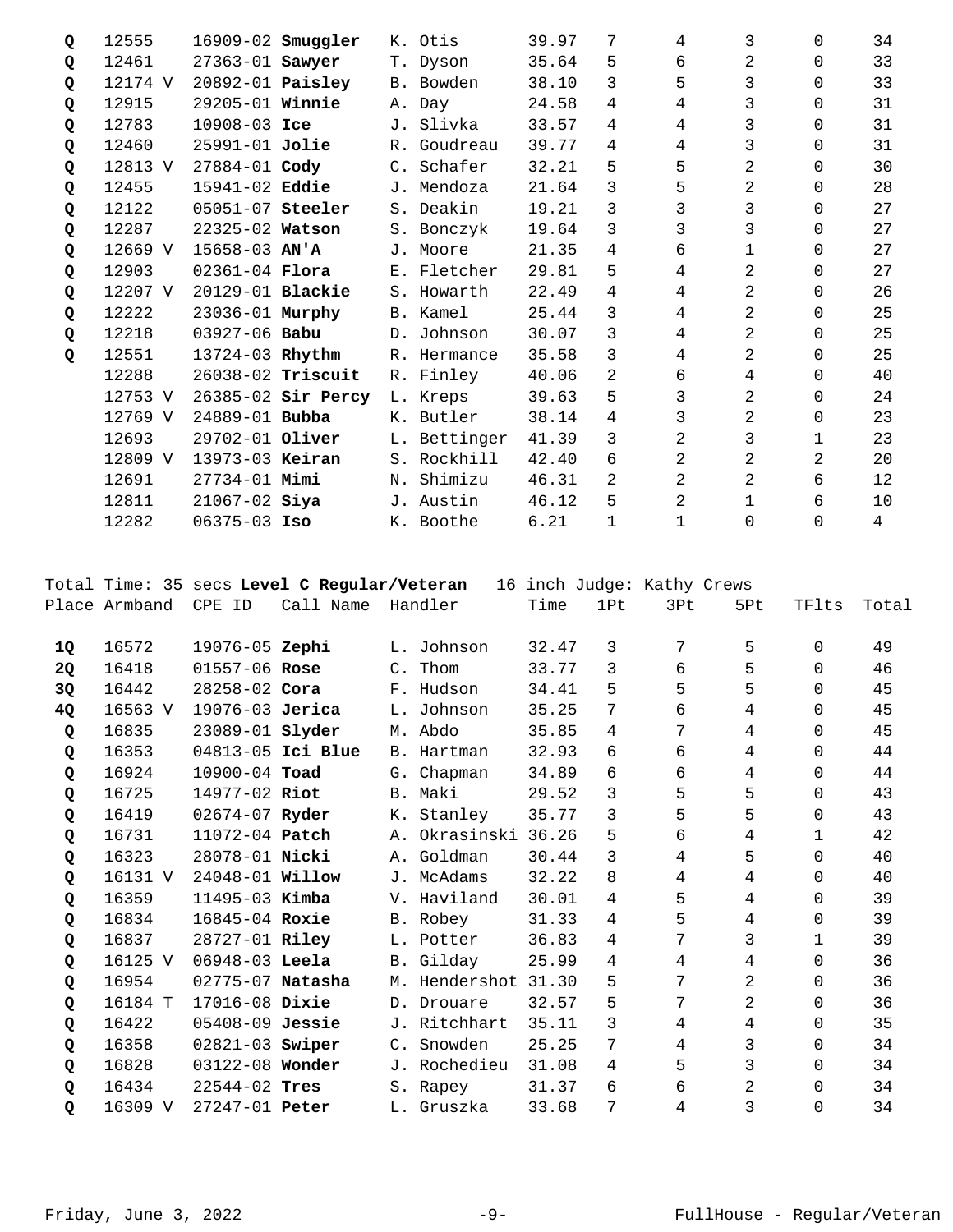| Q | 16636   | 07529-07 Storm         |                          | К. | Caplan           | 34.44  | 4 | 5              | 3              | $\Omega$    | 34 |
|---|---------|------------------------|--------------------------|----|------------------|--------|---|----------------|----------------|-------------|----|
| Q | 16316   | 05267-04 Kopper        |                          |    | K. Kalwa         | 26.19  | 5 | 6              | 2              | 0           | 33 |
| Q | 16374   | 26876-01 Ellie         |                          |    | A. Brownell      | 32.23  | 3 | 5              | 3              | 0           | 33 |
| Q | 16426   | 10763-03 Grace         |                          | L. | Eagler           | 33.09  | 8 | 5              | 2              | 0           | 33 |
| Q | 16439   | 25775-01 Renly         |                          | S. | Tomes            | 34.02  | 4 | 3              | 4              | 0           | 33 |
| Q | 16936   | 10900-06 <b>Squid</b>  |                          |    | C. Foster        | 38.99  | 6 | 5              | 3              | 3           | 33 |
| Q | 16863   | 18621-03 Rica          |                          |    | J. Greco         | 25.46  | 4 | 6              | 2              | 0           | 32 |
| Q | 16133 V | 24326-02 Raven         |                          |    | T. Pomeroy       | 31.09  | 7 | 5              | 2              | 0           | 32 |
| Q | 16369   |                        | 04813-06 Dori Blue       | B. | Hartman          | 34.15  | 5 | 4              | 3              | $\Omega$    | 32 |
| Q | 16352   | 03511-05 Kaioteh       |                          |    | A. Malott        | 35.68  | 3 | 3              | 4              | 0           | 32 |
| Q | 16935   |                        | 28554-01 <b>Sriracha</b> |    | S. Bodwell       | 19.31  | 6 | 5              | 2              | 0           | 31 |
| Q | 16616   | $07529 - 06$ Navi      |                          |    | K. Caplan        | 26.18  | 4 | 4              | 3              | 0           | 31 |
| Q | 16357   | 09817-04 Akira         |                          |    | J. Decato        | 33.43  | 4 | 4              | 3              | $\Omega$    | 31 |
| Q | 16431 H | 17131-08 Dani          |                          |    | P. Young         | 33.91  | 4 | 4              | 3              | 0           | 31 |
| Q | 16306 V |                        | $20354 - 02$ Flash G     |    | C. Burke         | 26.49  | 3 | 4              | 3              | 0           | 30 |
| Q | 16567 V | 22459-02 Bungee        |                          |    | C. Diaz          | 26.61  | 5 | 5              | 2              | 0           | 30 |
| Q | 16626   |                        | 19134-06 Vegemite        |    | C. Fithian       | 23.13  | 4 | 5              | 2              | $\Omega$    | 29 |
| Q | 16189 V | 26319-01 Jasmine       |                          |    | P. Sager         | 26.92  | 4 | 5              | 2              | $\Omega$    | 29 |
| Q | 16564 V | 19269-01 Oreo          |                          |    | C. Grome         | 30.10  | 4 | 5              | 2              | 0           | 29 |
| Q | 16435   | 22993-01 Marty         |                          |    | A. Fager         | 31.27  | 7 | 4              | 2              | 0           | 29 |
| Q | 16371   | 25575-02 Whiskey       |                          | К. | Shepherd         | 36.17  | 3 | 4              | 3              | 1           | 29 |
| Q | 16308 V | 25654-01 Zoe           |                          | J. | Whitis           | 34.25  | 4 | 3              | 3              | $\Omega$    | 28 |
| Q | 16581   | 29079-02 Peridot       |                          |    | L. Dickson       | 37.11  | 8 | 4              | 2              | 2           | 28 |
| Q | 16415   | $07844 - 03$ Compass   |                          |    | A. Ritchie       | 21.80  | 3 | 3              | 3              | $\mathbf 0$ | 27 |
| Q | 16310 V | 27369-01 Ozzie         |                          |    | K. Lee           | 24.07  | 5 | $\overline{4}$ | 2              | $\Omega$    | 27 |
| Q | 16424   | $07844 - 04$ Rush      |                          | Α. | Ritchie          | 25.93  | 3 | 3              | 3              | $\Omega$    | 27 |
| Q | 16427   | 12842-02 Tessie        |                          |    | C. Rovner        | 28.10  | 3 | 3              | 3              | $\mathbf 0$ | 27 |
| Q | 16622   | 04255-08 Maizie        |                          | S. | Smith            | 36.00  | 6 | 4              | 2              | 1           | 27 |
| Q | 16362   | 14337-03 Shelby        |                          | L. | Seguin           | 29.15  | 4 | 4              | 2              | 0           | 26 |
| Q | 16356   | 09571-02 Bosco         |                          | М. | Holder           | 31.21  | 7 | 3              | 2              | $\Omega$    | 26 |
| Q | 16559 V | 24246-01 Sophie        |                          | J. | Weiss            | 18.55  | 3 | 4              | 2              | 0           | 25 |
| Q | 16730   | 26396-02 Exxon         |                          |    | S. Burk          | 18.96  | 5 | 5              | $\mathbf 1$    | 0           | 25 |
| Q | 16573   | 02646-05 Deena         |                          |    | C. Killam        | 19.47  | 3 | 4              | 2              | 0           | 25 |
| Q | 16314 V | 24247-01 Eden          |                          | L. | Montemaran 24.00 |        | 6 | 3              | 2              | 0           | 25 |
| Q | 16181 V | 08596-02 Thula         |                          |    | A. Hughey        | 25.99  | 3 | 4              | 2              | 0           | 25 |
| Q | 16566 V | 21511-01 <b>Willow</b> |                          |    | R. Conti         | 26.35  | 3 | 4              | 2              | 0           | 25 |
| Q | 16621   | 08100-03 Mystic        |                          |    | S. Conrow        | 29.84  | 6 | 3              | $\overline{2}$ | 0           | 25 |
|   | 16724   | 13155-04 Flo           |                          |    | J. Haarsma       | 35.44  | 4 | 3              | 2              | 0           | 23 |
|   | 16923   |                        | 07323-03 Khaleesi        |    | M. Bocock        | 39.26  | 5 | 4              | 2              | 4           | 23 |
|   | 16871   | 26486-01 Graycie       |                          |    | D. Elder         | 36.59  | 4 | 3              | 2              | $\mathbf 1$ | 22 |
|   | 16307 V |                        | 25370-01 Maverick        |    | A. McCabe        | 36.12  | 6 | 2              | 2              | 1           | 21 |
|   | 16726   | 15607-07 Kassie        |                          | Τ. | Miller           | 39.78  | 3 | 4              | 2              | 4           | 21 |
|   | 16428   | 17798-04 Smokey        |                          |    | K. Daughtridg    | 38.84  | 3 | 3              | 2              | 3           | 19 |
|   | 16569 V |                        | 26050-01 Zavannah        |    | A. Phillips      | 38.55  | 3 | 2              | 2              | 3           | 16 |
|   | 16124 V | 03784-03 Fame          |                          |    | B. Allen         | Absent |   |                |                |             |    |
|   | 16561 V | 02646-04 Whitney       |                          |    | C. Killam        | Absent |   |                |                |             |    |

|      |                     | Total Time: 35 secs Level C Regular/Veteran |                      |  | 20 inch Judge: Kathy Crews |                 |                 |    |
|------|---------------------|---------------------------------------------|----------------------|--|----------------------------|-----------------|-----------------|----|
|      |                     | Place Armband CPE ID Call Name Handler      |                      |  | Time 1Pt 3Pt               |                 | 5Pt TFlts Total |    |
| - 10 | 20641 11300-05 Navy |                                             | D. Shelton 33.14 3 6 |  |                            | $6\overline{6}$ | - റ             | 51 |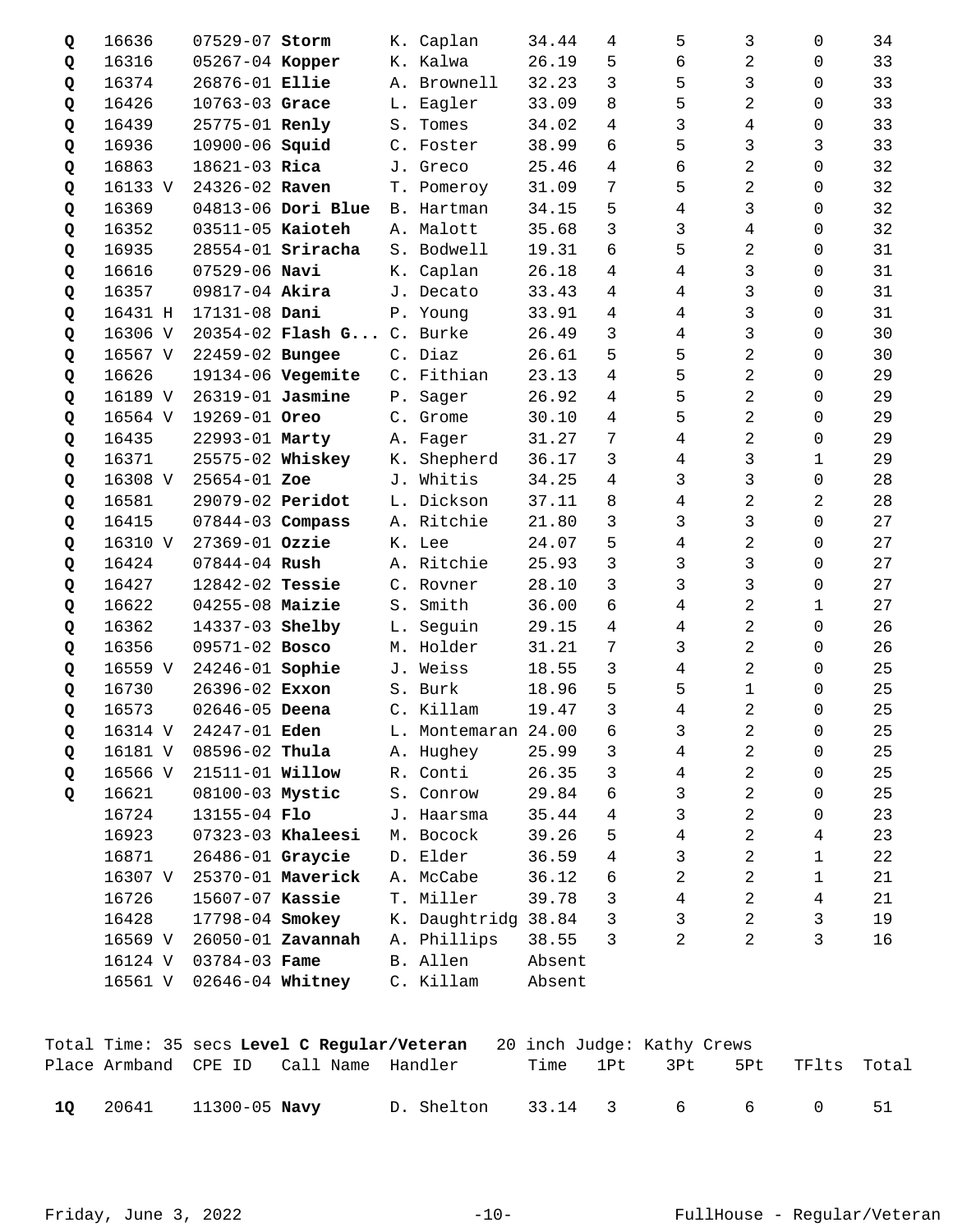| <b>2Q</b> | 20736   | 15607-05 Brie     |                                | Т.            | Miller              | 28.76 | 5 | 6              | 4              | 0                   | 43 |
|-----------|---------|-------------------|--------------------------------|---------------|---------------------|-------|---|----------------|----------------|---------------------|----|
| 3Q        | 20931 V | 26578-01 Jackson  |                                |               | S. Block            | 33.75 | 4 | 6              | 4              | 0                   | 42 |
| 4Q        | 20328   | 12000-08 Susi     |                                |               | D. Keith            | 37.15 | 4 | 5              | 5              | 2                   | 42 |
| Q         | 20471   | 07732-04 Brick    |                                |               | L. O'Neil           | 26.22 | 5 | 7              | 3              | 0                   | 41 |
| Q         | 20733   | 26536-02 Sage     |                                |               | T. Widenhouse 34.13 |       | 3 | 6              | 4              | 0                   | 41 |
| Q         | 20470   | 07134-06 Jaguar   |                                | R.            | Wolters             | 35.66 | 3 | 6              | 4              | $\Omega$            | 41 |
| Q         | 20476   | 11796-05 Bizzy    |                                | L.            | Tagliaferr 35.44    |       | 3 | 4              | 5              | $\Omega$            | 40 |
| Q         | 20387   | 26876-04 Jyn      |                                |               | A. Brownell         | 24.59 | 3 | 5              | 4              | 0                   | 38 |
| Q         | 20580 V | 15741-02 Sara     |                                |               | S. Johnston         | 27.36 | 3 | 5              | 4              | 0                   | 38 |
| Q         | 20134   | 01100-07 Xenia    |                                |               | S. Davis            | 35.42 | 6 | $\overline{4}$ | 4              | $\Omega$            | 38 |
| Q         | 20980   | 19595-03 Liadrin  |                                | М.            | Engemann            | 25.94 | 4 | 6              | 3              | $\Omega$            | 37 |
| Q         | 20964 V | 23808-01 Sophie   |                                |               | K. Underwood        | 31.51 | 7 | 5              | 3              | 0                   | 37 |
| Q         | 20478   | 09229-07 Vision   |                                | К.            | Tudor               | 30.89 | 4 | 4              | 4              | 0                   | 36 |
| Q         | 20379   | 21149-06 Tony     |                                |               | J. Hughes           | 29.68 | 5 | 5              | 3              | 0                   | 35 |
| Q         | 20385   | 18274-03 Cooper   |                                |               | D. Coglietta        | 30.15 | 5 | 5              | 3              | $\Omega$            | 35 |
| Q         | 20617 V | 01031-04 Blaze    |                                |               | J. Murrin           | 28.93 | 4 | 5              | 3              | 0                   | 34 |
| Q         | 20585 V | 22459-03 Summit   |                                |               | C. Diaz             | 29.53 | 6 | 6              | 2              | 0                   | 34 |
| Q         | 20380   | 04813-07 Aggi Jo  |                                |               | B. Hartman          | 35.08 | 7 | 4              | 3              | 0                   | 34 |
| Q         | 20735   | 09143-04 Zach     |                                |               | P. Cochran          | 36.92 | 5 | 5              | 3              | 1                   | 34 |
| Q         | 20986   | 30698-01 Fawkes   |                                |               | E. Buerger          | 27.82 | 8 | 5              | 2              | 0                   | 33 |
| Q         | 20140   | 21341-04 Hershey  |                                |               | D. McCall           | 31.49 | 8 | 5              | 2              | 0                   | 33 |
| Q         | 20535   | 11326-03 Lucy     |                                |               | K. Whitman          | 26.05 | 5 | 4              | 3              | 0                   | 32 |
| Q         | 20473   | 03033-07 Flame    |                                | U.            | Janicki             | 29.22 | 5 | 4              | 3              | 0                   | 32 |
| Q         | 20538   | 21886-02 Karat    |                                |               | A. Haynes           | 36.31 | 6 | 4              | 3              | 1                   | 32 |
| Q         | 20540   | $24764 - 02$ Tipo |                                |               | D. Vinci            | 25.52 | 6 | 5              | 2              | $\mathbf 0$         | 31 |
| Q         | 20972   | 15347-02 Heidi    |                                |               | H. Salamay          | 30.30 | 3 | б              | 2              | 0                   | 31 |
| Q         | 20748   | 05187-04 Graycen  |                                |               | J. Schlegel         | 33.42 | 4 | 4              | 3              | $\Omega$            | 31 |
| Q         | 20332   | $25370 - 03$ Moss |                                |               | A. McCabe           | 35.32 | 4 | 4              | 3              | $\Omega$            | 31 |
| Q         | 20464   | 09229-06 Majik    |                                | К.            | Tudor               | 18.86 | 3 | 4              | 3              | 0                   | 30 |
| Q         | 20963 V | 23195-01 Laila    |                                | J.            | Sorum               | 23.80 | 5 | 5              | 2              | 0                   | 30 |
| Q         | 20645   |                   | 28145-01 <b>Fletcher</b>       | <b>B</b> .    | Ship                | 25.86 | 3 | 4              | 3              | 0                   | 30 |
| Q         | 20368 V | 25295-01 Satie    |                                |               | C. Hattabaugh 27.55 |       | 3 | 4              | 3              | 0                   | 30 |
| Q         | 20959 V |                   | 15325-03 Rocky Road H. Salamay |               |                     | 32.54 | 4 | 5              | 2              | 0                   | 29 |
| Q         | 20485   | 27848-01 Ripley   |                                |               | E. Woodard 35.92    |       | 5 | $\mathsf{3}$   | $\mathsf{3}$   | $\mathsf{O}\xspace$ | 29 |
| Q         | 20623 V | 11300-04 Volley   |                                | D.            | Shelton             | 17.86 | 3 | 5              | 2              | 0                   | 28 |
| Q         | 20983   | 22528-03 Jimmy    |                                | Τ.            | Steg                | 19.65 | 6 | 4              | 2              | 0                   | 28 |
| Q         | 20137   |                   | 15780-04 Abracad               | $P$ .         | Snyder              | 20.59 | 4 | 3              | 3              | $\mathbf 0$         | 28 |
| Q         | 20978   | 23808-02 Simon    |                                |               | K. Underwood        | 28.99 | 5 | 6              | $\mathbf{1}$   | 0                   | 28 |
| Q         | 20851 V | 02922-06 Soren    |                                | $\mathsf C$ . | Hopper              | 30.77 | 6 | 4              | 2              | 0                   | 28 |
| Q         | 20744   | 17800-02 Portia   |                                |               | A. Walkowicz        | 38.62 | 4 | 4              | 3              | 3                   | 28 |
| Q         | 20436 V | 23393-01 Elphie   |                                |               | H. Ship             | 34.00 | 3 | 3              | 3              | 0                   | 27 |
| Q         | 20490   | 29884-01 Rupee    |                                |               | D. Anctil           | 19.99 | 4 | 4              | 2              | 0                   | 26 |
| Q         | 20479   | 21097-03 Halo     |                                |               | L. Voncina          | 23.56 | 4 | 4              | 2              | 0                   | 26 |
| Q         | 20951 V | $14040 - 03$ Risq |                                | J.            | Slingerlan 33.69    |       | 7 | 3              | 2              | 0                   | 26 |
| Q         | 20969 V | 26766-01 Imani    |                                |               | R. Lonczak          | 34.45 | 7 | 3              | 2              | 0                   | 26 |
| Q         | 20475   | 10804-03 Fergie   |                                |               | S. Cappiello        | 34.98 | 4 | 4              | 2              | 0                   | 26 |
| Q         | 20438 V | 25247-01 Addi     |                                |               | K. Rueschhoff 35.70 |       | 4 | 4              | 2              | 0                   | 26 |
| Q         | 20392   | 14337-02 Shynie   |                                | L.            | Seguin              | 16.60 | 3 | 4              | $\overline{2}$ | 0                   | 25 |
| Q         | 20467   | 19295-04 Tavi     |                                |               | P. French           | 25.46 | 3 | 4              | 2              | 0                   | 25 |
| Q         | 20974   | 12713-03 Andy     |                                |               | L. Garfinkel        | 37.05 | 3 | 3              | 3              | $\overline{a}$      | 25 |
|           | 20488   | 29342-02 Zeke     |                                |               | D. Norwood          | 28.14 | 2 | 5              | 5              | 0                   | 42 |
|           | 20390   | 25295-02 Kiche    |                                |               | C. Hattabaugh 29.35 |       | 2 | 4              | 3              | 0                   | 29 |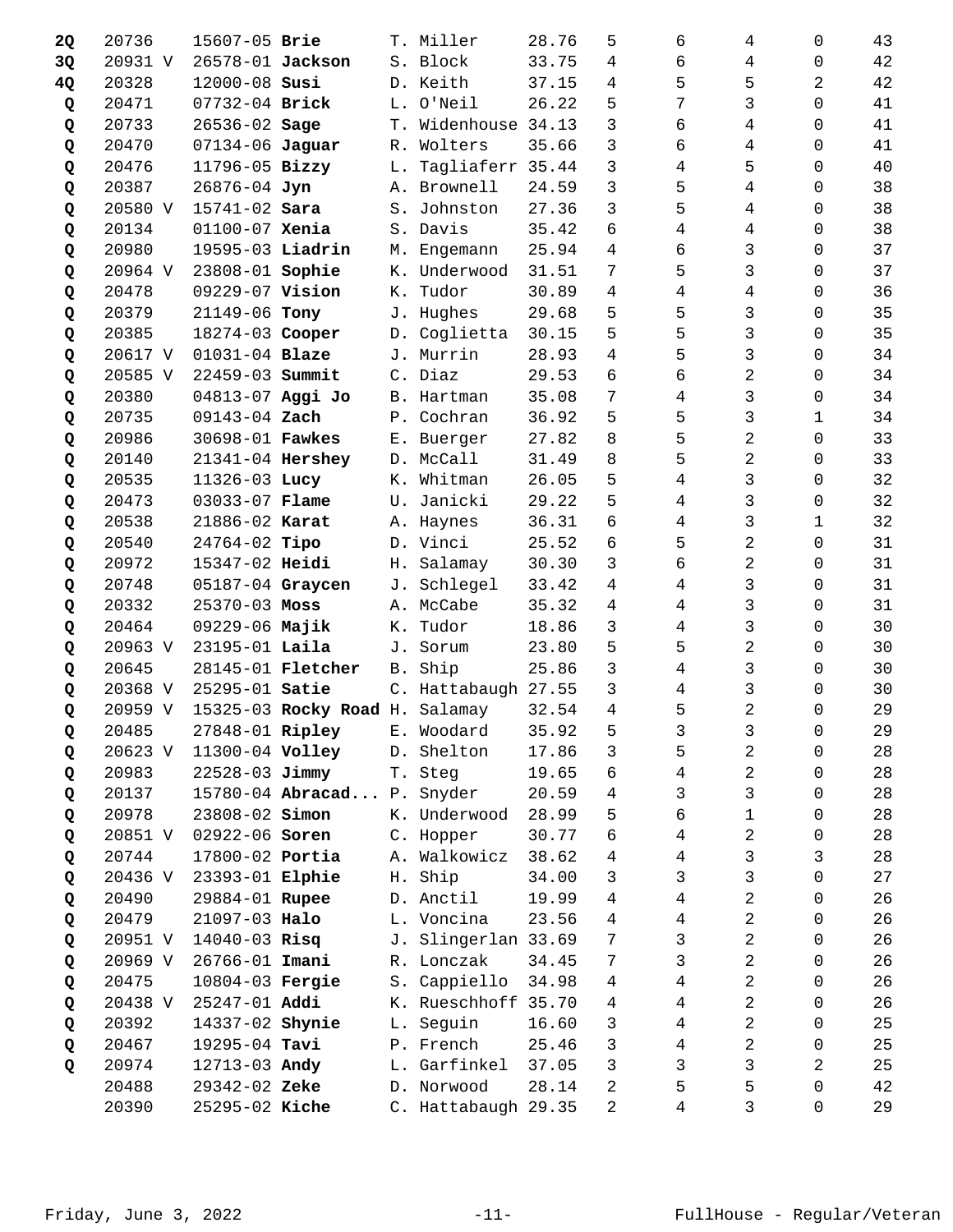| 20483             | $27036 - 01$ Jax   |                               | K. Smith            | 36.40  | 8  | 4 |          | 24 |
|-------------------|--------------------|-------------------------------|---------------------|--------|----|---|----------|----|
| 20364 V           | 18274-02 Troy      |                               | D. Coglietta        | 35.02  | 3  | 4 | 0        | 20 |
| 20327             | $01220 - 07$ Kirby |                               | S. Zimmerman        | 39.20  | 5  | 4 | 4        | 18 |
| 20381             |                    | $05450-06$ Pandemo D. Piroha  |                     | 38.80  | 3  |   |          | 14 |
| 20383             | 12719-03 Keegan    |                               | B. Fitzgerald 40.89 |        | -5 | 3 | 5        | 14 |
| 20644             | $26241 - 03$ Aura  |                               | B. Cohen            | NΤ     | 0  | 0 | $\Omega$ |    |
| 20958 V           |                    | 12713-02 JoeJoe  L. Garfinkel |                     | Absent |    |   |          |    |
| 20961<br>$\nabla$ | $20156 - 01$ Ozzie |                               | J. Lewis            | NΤ     |    |   | $\Omega$ |    |
|                   |                    |                               |                     |        |    |   |          |    |

|           |               |                    | Total Time: 35 secs Level C Regular/Veteran |             |       |                  | 24 inch Judge: Kathy Crews |     |       |       |
|-----------|---------------|--------------------|---------------------------------------------|-------------|-------|------------------|----------------------------|-----|-------|-------|
|           | Place Armband | CPE ID             | Call Name                                   | Handler     | Time  | 1P <sub>th</sub> | 3Pt                        | 5Pt | TFlts | Total |
| 10        | 24879         | 04022-08 Jace      |                                             | P. Bacskay  | 24.89 | 4                | 5                          | 4   |       | 39    |
| <b>20</b> | 24885         | 27018-01 Mosby     |                                             | S. Beck     | 35.07 | 9                | 4                          | 3   |       | 36    |
| 3Q        | 24637 V       | $04031 - 03$ Bess  |                                             | K. Jerse    | 28.56 | 4                | 5                          | 3   |       | 34    |
| 40        | 24881         | $12024 - 03$ Fabio |                                             | D. Collings | 20.61 | 3                | 5                          | 3   |       | 33    |
| O         | 24640 V       | $04255 - 07$ Devin |                                             | S. Smith    | 28.21 | 6                | 4                          | 2   |       | 28    |
| O         | 24883         | $17116 - 02$ Zeke  |                                             | H. Meyer    | 27.84 | 4                | 4                          | 2   |       | 26    |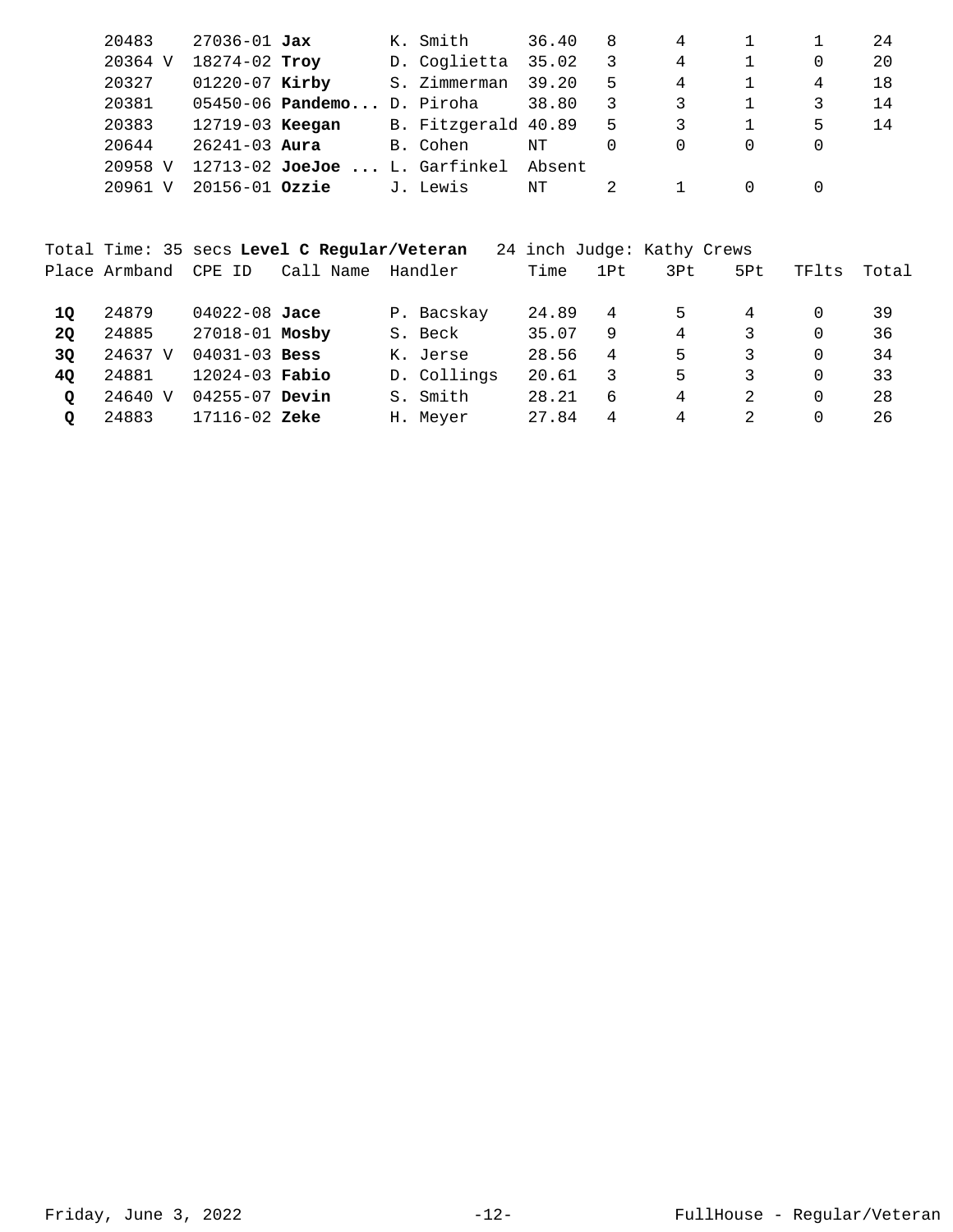## **CPE Nationals Friday, June 3, 2022 FullHouse Enthusiast**

|           |               |                        | Total Time: 40 secs Level 5 Enthusiast | (4) 4 inch Judge: Kathy Crews                                        |        |                 |                |                |          |       |
|-----------|---------------|------------------------|----------------------------------------|----------------------------------------------------------------------|--------|-----------------|----------------|----------------|----------|-------|
|           | Place Armband | CPE ID                 | Call Name                              | Handler                                                              | Time   | 1Pt             | 3Pt            | 5Pt            | TFlts    | Total |
| 1Q        |               |                        | 4152 TH 25962-03 Kevin B M. Poulin     |                                                                      | 37.32  | 3               | 5              | 3              | $\Omega$ | 33    |
| 2Q        |               |                        | 4252 TH 16813-02 Cooper D. Canak       |                                                                      | 29.53  | 5               | 4              | $\mathfrak{D}$ | $\Omega$ | 27    |
|           |               |                        |                                        |                                                                      |        |                 |                |                |          |       |
|           |               |                        |                                        | Total Time: 40 secs Level 5 Enthusiast (8) 4 inch Judge: Kathy Crews |        |                 |                |                |          |       |
|           | Place Armband | CPE ID                 | Call Name                              | Handler                                                              | Time   | 1Pt             | 3Pt            | 5Pt            | TFlts    | Total |
|           |               |                        |                                        |                                                                      |        |                 |                |                |          |       |
| 1Q        | 8662 T        | 17560-05 <b>Emmie</b>  |                                        | S. Bankson                                                           | 33.71  | 5               | 5              | 2              | 0        | 30    |
| <b>2Q</b> | 8158 T        | 24524-01 <b>Baxter</b> |                                        | T. Barney                                                            | 38.98  | 5               | 5              | $\overline{a}$ | $\Omega$ | 30    |
| 3Q        |               | 8258 TH 11748-04 Dia   |                                        | A. Morden-Moo 33.65                                                  |        | $\overline{4}$  | 5              | $\overline{a}$ | 0        | 29    |
| 4Q        | 8654 T        | 11373-04 Chico         |                                        | M. Kilpatrick 35.40                                                  |        | $4\overline{ }$ | 5              | 2              | 0        | 29    |
| Q         | 8154 T        | 12394-04 Buddy         |                                        | M. BonDurant                                                         | 37.99  | $\overline{4}$  | 5              | $\overline{a}$ | $\Omega$ | 29    |
| Q         | 8155 T        | 16587-01 Aggie         |                                        | S. Shollack                                                          | 27.01  | 4               | 6              | $\mathbf{1}$   | 0        | 27    |
| Q         | 8262 T        | 24932-02 Kate          |                                        | J. Mudge                                                             | 23.11  | 7               | $\overline{a}$ | 2              | 0        | 23    |
|           | 8660 T        |                        | 27098-01 Pappy Boy                     | J. Beer                                                              | 40.52  | 4               | $\overline{2}$ | 2              | 0        | 20    |
|           | 8411 T        | 03540-04 Gaston        |                                        | M. DeSantis E 45.91                                                  |        | $\overline{4}$  | 4              | $\Omega$       | 5        | 11    |
|           | 8501 T        | $21373 - 03$ Sammy     |                                        | J. Lishia                                                            | 52.61  | 4               | 2              | $\mathbf{1}$   | 12       | 3     |
|           | 8412 T        | 03630-04 PPitch        |                                        | C. Mosley                                                            | ΝT     | 0               | $\Omega$       | $\mathbf 0$    | 0        |       |
|           | 8510 T        | 19145-04 Cici          |                                        | T. Rehdorf                                                           | Absent |                 |                |                |          |       |

Total Time: 40 secs **Level 5 Enthusiast** (12) 8 inch Judge: Kathy Crews Place Armband CPE ID Call Name Handler Time 1Pt 3Pt 5Pt TFlts Total

| 10 | 12804 T | $04265 - 07$ Prince      |                        |                | M. Nuovo     | 40.66 | 4            | 5 | 3              | $\Omega$ | 34 |
|----|---------|--------------------------|------------------------|----------------|--------------|-------|--------------|---|----------------|----------|----|
| 2Q | 12677 T | $23828 - 02$ Bella       |                        |                | J. Bruns     | 33.65 | 8            | 5 | 2              | $\Omega$ | 33 |
| 3Q | 12521 T | 04615-06 Trinity         |                        | Α.             | Johnson-Mo   | 39.05 | 8            | 5 | 2              | $\Omega$ | 33 |
| 4Q | 12672 T | $04434 - 05$ Josie       |                        | $\mathsf{C}$ . | Cieslinski   | 38.65 | 7            | 5 | 2              | $\Omega$ | 32 |
| Q  | 12212 T | 13114-05 Royal           |                        | J.             | Wykowski     | 39.88 | 7            | 5 | 2              | $\Omega$ | 32 |
| Q  | 12778T  | $28426 - 01$ Stella      |                        |                | K. Downs     | 38.93 | 6            | 4 | 2              | $\Omega$ | 28 |
| Q  | 12201T  | 13114-04 <b>Piper</b>    |                        |                | J. Wykowski  | 25.20 | 4            | 6 |                | $\Omega$ | 27 |
| Q  | 12102 T | 13870-03 Finch           |                        |                | R. Henderson | 31.89 | 5            | 3 | $\mathfrak{D}$ | $\Omega$ | 24 |
|    | 12272 T | 14833-03 Piper           |                        |                | D. Kroohs    | 42.32 | 4            | 4 |                | 2        | 19 |
|    | 12755 T | 13123-04 Wilder          |                        |                | D. Baker     | 42.40 | 4            | 3 | $\mathbf{1}$   | 2        | 16 |
|    | 12764 T | 15583-02 Skye            |                        |                | M. Frank     | 45.29 | 7            | 3 |                | 5        | 16 |
|    |         | 12527 TH 22362-02 Skylar |                        |                | M. Clothier  | 43.40 | 3            | 3 | 1              | 3        | 14 |
|    | 12274 T | $21651-02$ Memphis       |                        |                | B. Wilson    | 51.09 | 4            | 5 | $\mathbf{1}$   | 11       | 13 |
|    | 12277 T |                          | $24281 - 01$ Sadie Mae |                | A. Snyder    | 46.12 | $\mathbf{1}$ | 4 |                | 6        | 12 |
|    | 12610 T | 17127-02 Daisy           |                        |                | E. Camilleri | 52.39 | 4            | 3 |                | 12       | 6  |

|    |                              |                                        | Total Time: 40 secs Level 5 Enthusiast (16) 12 inch Judge: Kathy Crews |  |                 |            |                              |  |
|----|------------------------------|----------------------------------------|------------------------------------------------------------------------|--|-----------------|------------|------------------------------|--|
|    |                              | Place Armband CPE ID Call Name Handler |                                                                        |  |                 |            | Time 1Pt 3Pt 5Pt TFlts Total |  |
|    |                              |                                        |                                                                        |  |                 |            |                              |  |
| 10 | 16557 T 06336-04 <b>Skye</b> |                                        | V. Belebczuk 36.21 4                                                   |  | $6\overline{6}$ | $\sqrt{5}$ |                              |  |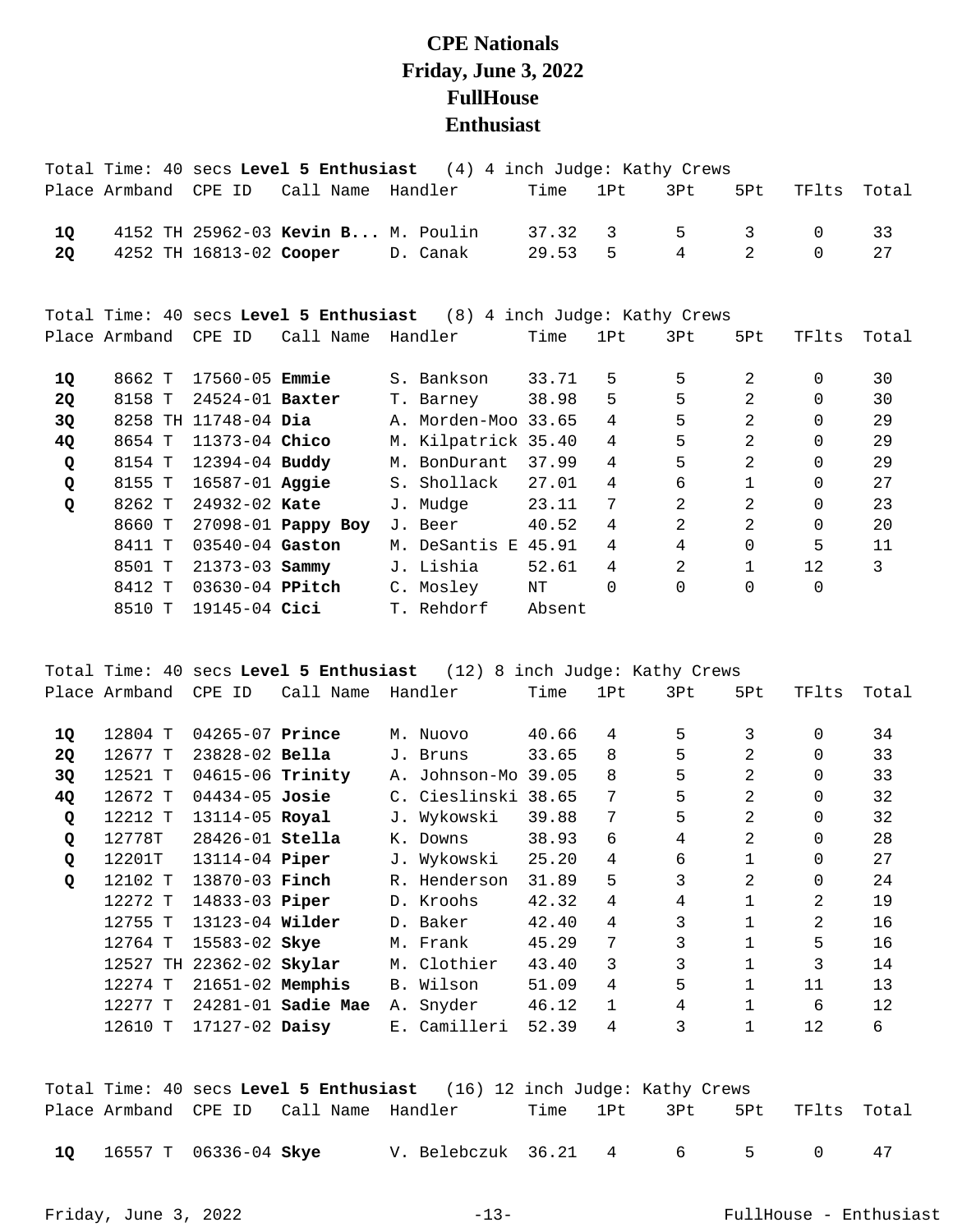| <b>2Q</b>    | 16689 T | $25484 - 01$ Duke  |    | J. Shires           | 38.44  | 6 | 6 | 3 | 0 | 39 |
|--------------|---------|--------------------|----|---------------------|--------|---|---|---|---|----|
| 3Q           | 16717 T | $25718 - 01$ King  |    | E. Clark            | 31.54  | 5 | 5 | 3 | 0 | 35 |
| 4Q           | 16223 T | $23210-01$ Maisie  | R. | Tucker              | 39.60  | 4 | 4 | 3 | 0 | 31 |
| $\mathbf{Q}$ | 16281 T | 05526-06 Enya      |    | K. Thompson         | 39.66  | 4 | 4 | 3 | 0 | 31 |
| Q            | 16233 T | 29357-01 Alfie     |    | M. Argo             | 35.25  | 7 | 4 | 2 | 0 | 29 |
| Q            | 16701 T | $26536 - 01$ Briar |    | T. Widenhouse 30.93 |        | 3 | 5 | 2 | 0 | 28 |
| Q            | 16224 T | $24414 - 02$ Eilis |    | M. McAvoy           | 29.47  | 5 | 4 | 2 | 0 | 27 |
| HQ           | 16704 T | $01181 - 05$ Fern  |    | J. Oricko           | 38.27  | 8 | 2 | 2 | 0 | 24 |
|              | 16230 T | $27195 - 02$ Koda  |    | L. Hartsough        | 41.85  | 3 | 5 |   |   | 22 |
|              | 16706 T | 25513-02 Zoey      |    | B. Wagner           | 46.84  | 2 | 3 | 2 | 6 | 15 |
|              | 16571 V | $28589 - 03$ Kizzy |    | R. Schroeder        | Absent |   |   |   |   |    |

Total Time: 35 secs **Level 5 Enthusiast** (20) 16 inch Judge: Kathy Crews Place Armband CPE ID Call Name Handler Time 1Pt 3Pt 5Pt TFlts Total

| 10        | 20729 T | $26073 - 01$ Zoey      |                    |    | J. Warling  | 30.51 | 5              | 6              | 4 | $\Omega$ | 43 |
|-----------|---------|------------------------|--------------------|----|-------------|-------|----------------|----------------|---|----------|----|
| <b>20</b> | 20417 T | $01285 - 09$ Case      |                    |    | L. Gosch    | 37.98 | 4              | 5              | 4 | 2        | 37 |
| 3Q        | 20925 T | $17555 - 02$ Josie     |                    |    | R. Szymek   | 32.76 | 4              | 4              | 4 | $\Omega$ | 36 |
| 4Q        | 20919 T | $08421 - 02$ Artie     |                    |    | S. Bone     | 35.00 | 3              | 5              | 3 | $\Omega$ | 33 |
| Q         | 20875 T | 28480-01 Scarlet       |                    |    | P. Weymouth | 34.53 | 4              | 6              | 2 | $\Omega$ | 32 |
| Q         | 20367 T | 22832-02 Trapper       |                    |    | T. Pegar    | 27.07 | 4              | 4              | 3 | $\Omega$ | 31 |
| Q         | 20962 T | 21521-01 Cooper        |                    |    | N. Sorensen | 29.47 | 4              | 4              | 3 | $\Omega$ | 31 |
| Q         | 20634 T |                        | 13715-03 Dixie Blu |    | B. LaFleur  | 21.59 | 4              | 3              | 3 | $\Omega$ | 28 |
| Q         | 20858 T | 13051-09 Chica         |                    | М. | Godlevski   | 22.30 | 4              | 6              | 1 | 0        | 27 |
| Q         | 20322 T | 26061-01 Cooper        |                    |    | K. Thousand | 33.88 | 3              | 3              | 3 | 0        | 27 |
| Q         | 20377 T | 29287-01 Scout         |                    |    | H. Hill     | 33.09 | 4              | 4              | 2 | $\Omega$ | 26 |
| Q         | 20867 T | $02922 - 07$ Spyro     |                    |    | C. Hopper   | 33.11 | 6              | 3              | 2 |          | 25 |
| Q         | 20620 T | 13715-02 <b>Willow</b> |                    |    | B. LaFleur  | 35.70 | 3              | 4              | 2 |          | 25 |
| Q         | 20629 T | 25139-01 Marco         |                    | L. | 0'Donovan   | 35.43 | 3              | $\overline{2}$ | 3 | $\Omega$ | 24 |
| Q         | 20873 T | $27544 - 01$ Cubby     |                    |    | S. Matteau  | 35.46 | 4              | 3              | 2 | $\Omega$ | 23 |
| Q         | 20586 T | 25373-02 Loki          |                    |    | G. Ryan     | 37.30 | 4              | 2              | 3 | 2        | 23 |
|           | 20933 T | $08421 - 03$ Doc       |                    |    | S. Bone     | 38.22 | 4              | 3              | 2 | 3        | 20 |
|           | 20576 T | $09919 - 04$ Roxie     |                    |    | K. Beck     | 36.61 | 3              | 3              |   |          | 16 |
|           | 20326 T | 30847-01 Basil         |                    |    | G. Tondel   | 43.30 | $\mathfrak{D}$ | $\mathfrak{D}$ |   | 8        | 5  |

|                           | Total Time: 35 secs Level 5 Enthusiast (24) 20 inch Judge: Kathy Crews |            |  |              |             |                  |     |
|---------------------------|------------------------------------------------------------------------|------------|--|--------------|-------------|------------------|-----|
|                           | Place Armband CPE ID Call Name Handler                                 |            |  | Time 1Pt 3Pt | 5Pt         | TFlts Total      |     |
| 10 24642 T 13715-04 Legos |                                                                        | B. LaFleur |  |              | 26.01 4 4 4 | $\cap$           | -36 |
| 2 24468 T 20780-01 Hoag   |                                                                        | B. Booker  |  |              |             | 38.13 3 2 1 3 11 |     |

|    |                      |                                        | Total Time: 40 secs Level C Enthusiast (4) 4 inch Judge: Kathy Crews |                              |  |  |  |
|----|----------------------|----------------------------------------|----------------------------------------------------------------------|------------------------------|--|--|--|
|    |                      | Place Armband CPE ID Call Name Handler |                                                                      | Time 1Pt 3Pt 5Pt TFlts Total |  |  |  |
| 10 | 4162 T 16899-04 Jinx |                                        | J. Rigney                                                            | 38.51 5 3 3                  |  |  |  |

|      |                         |                                        | Total Time: 40 secs Level C Enthusiast (8) 4 inch Judge: Kathy Crews |             |  |                              |  |
|------|-------------------------|----------------------------------------|----------------------------------------------------------------------|-------------|--|------------------------------|--|
|      |                         | Place Armband CPE ID Call Name Handler |                                                                      |             |  | Time 1Pt 3Pt 5Pt TFlts Total |  |
| - 10 | 8261 TH 16813-03 Boomer |                                        | D. Canak                                                             | 35.00 4 5 4 |  |                              |  |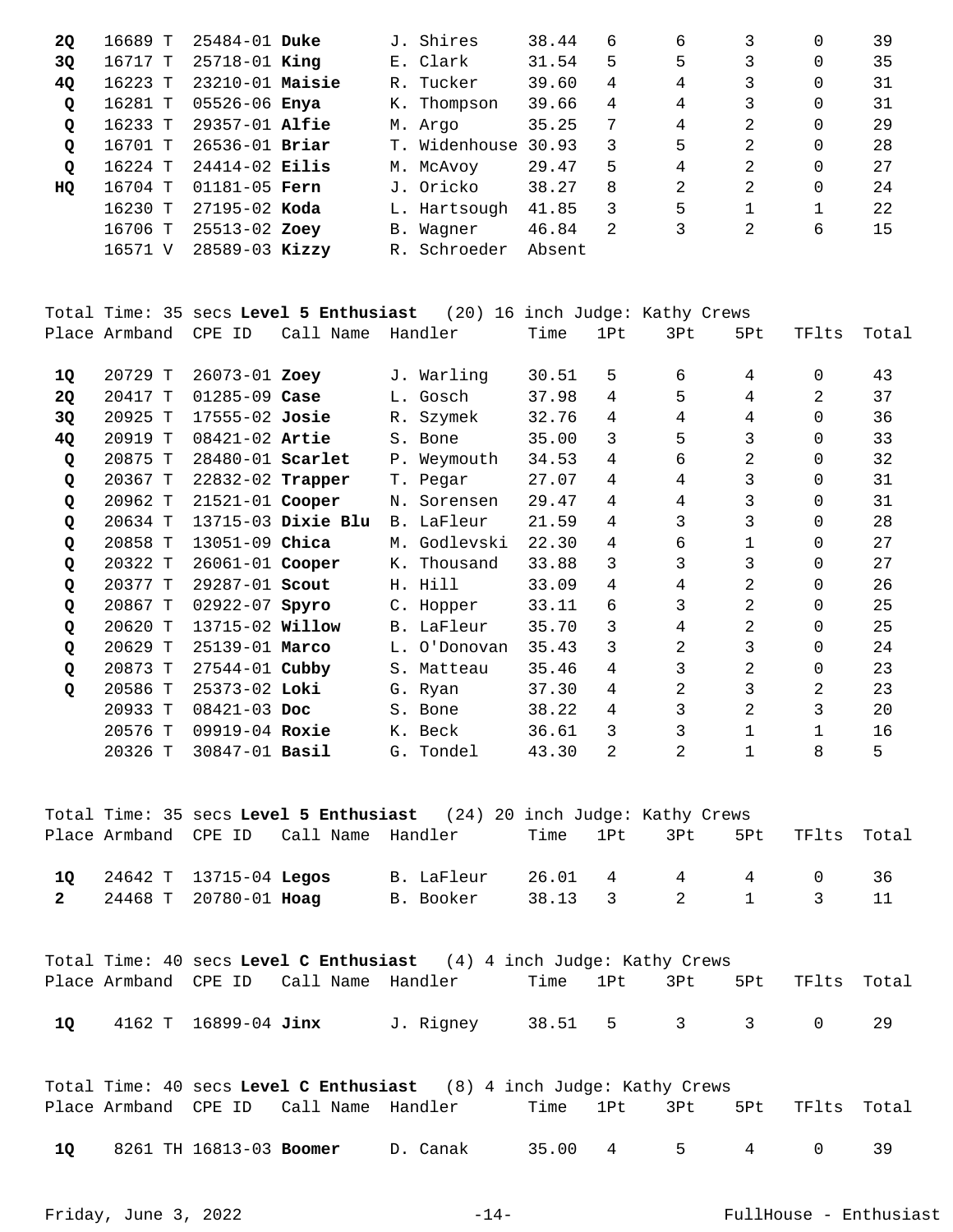| <b>2Q</b> |        | 8260 T 14058-07 Sparkle |  | R. Stewart   | 29.94 |   | 4              |   | 0 | 30 |
|-----------|--------|-------------------------|--|--------------|-------|---|----------------|---|---|----|
| 3Q        | 8251 T | 14058-05 Memphis        |  | R. Stewart   | 35.48 | 3 | 4              |   | 0 | 30 |
| <b>40</b> |        | 8266 T 14058-06 Mojo    |  | R. Stewart   | 37.88 | 3 | 4              |   | 0 | 30 |
| Q         | 8151 T | 16899-02 Victor         |  | J. Rigney    | 38.89 | 5 | 3              | 3 | 0 | 29 |
| Q         | 8406 T | 03767-03 <b>Hank</b>    |  | M. Bristol   | 40.40 | 3 | 3              | 3 | 0 | 27 |
| Q         | 8509 T | 15674-04 Rosebud        |  | L. Winsky    | 31.27 | 6 | 3              | 2 | 0 | 25 |
| Q         | 8263 T | 25479-01 Ayla           |  | K. McClellan | 41.44 | 4 | 5              |   |   | 23 |
|           | 8403 T | 19626-03 Nigel          |  | J. Locke     | 45.67 | 4 | 3              |   | 5 | 13 |
|           | 8502 T | $15674-02$ Alfie        |  | L. Winsky    | 48.56 | 4 | $\mathfrak{D}$ |   | 8 |    |

Total Time: 40 secs **Level C Enthusiast** (12) 8 inch Judge: Kathy Crews Place Armband CPE ID Call Name Handler Time 1Pt 3Pt 5Pt TFlts Total

| 10      | 12529 T | 23227-04 Zuzu      |                    | K. Cundiff          | 31.24 | 5. | 5  | 5. |          | 45  |
|---------|---------|--------------------|--------------------|---------------------|-------|----|----|----|----------|-----|
| 20      | 12663T  | 02133-03 Smokey    |                    | L. Medina           | 39.80 | 4  | 5. | 5  |          | 44  |
| 30      | 12678 T |                    | 26314-03 Daisy-Ray | C. Tan              | 42.07 | 4  | 6  |    |          | 35  |
| 40      | 12206 T | $19861-02$ Rosalie |                    | E. Argento          | 32.09 | 5  | 5  |    |          | 30  |
| $\circ$ | 12757 T | 07040-10 Gilbert   |                    | K. Dudley-Sco 32.06 |       | 4  | 4  |    |          | -26 |
| $\circ$ | 12525 T | 21388-01 Lydia     |                    | S. Clifford         | 30.48 | 6  | 3  |    | $\Omega$ | 25  |
| O       | 12273 T | 20789-01 Penny     |                    | H. Neldner          | 42.94 | 5. | 4  |    |          | 25  |

Total Time: 40 secs **Level C Enthusiast** (16) 12 inch Judge: Kathy Crews Place Armband CPE ID Call Name Handler Time 1Pt 3Pt 5Pt TFlts Total 10 16787 T 27594-01 **Rue** J. Biesenthal 38.90 5 5 5 0 45

| TÕ.         | TP / Q / T. | 27594-01 <b>Rue</b>   |                   | J. Blesentnal 38.90 |       |    | כ | כ              | U        | 45 |
|-------------|-------------|-----------------------|-------------------|---------------------|-------|----|---|----------------|----------|----|
| <b>20</b>   | 16234 T     | 30111-01 <b>Aida</b>  |                   | L. Sondag           | 34.03 | 4  | 6 |                | 0        | 37 |
| 3Q          | 16708 T     | 19821-05 <b>Henna</b> |                   | J. Baiocco          | 30.30 | 5  | 5 |                | 0        | 35 |
| 4Q          | 16123 T     | $13307 - 04$ Emma     |                   | R. Mecklenbur       | 32.34 | 7  | 4 |                | $\Omega$ | 34 |
| $\mathbf Q$ | 16786 T     |                       | 26584-01 Munchkin | N. Smith            | 34.75 | 4  | 5 | 3              | $\Omega$ | 34 |
| $\mathbf Q$ | 16705 T     | 23510-01 Turbo        |                   | B. Workman          | 38.86 | 5  | 4 | 3              | 0        | 32 |
| Q           | 16228 T     | $25308 - 01$ Kaia     |                   | J. Spence           | 39.54 | 8  | 3 | 3              | $\Omega$ | 32 |
| Q           | 16215 T     | $24676 - 01$ Ella     |                   | T. Keinz            | 40.80 | 6  | 5 | $\mathfrak{D}$ | 0        | 31 |
| Q           | 16779 T     | $07040 - 07$ Lyla     |                   | K. Dudley-Sco 32.82 |       | 4  | 5 | $\mathfrak{D}$ | $\Omega$ | 29 |
| $\mathbf Q$ | 16818 T     | $10511-03$ Belfast    |                   | J. Moran            | 35.99 | 4  | 5 | $\mathfrak{D}$ | 0        | 29 |
| Q           | 16457 T     | 18262-02 <b>Kleo</b>  |                   | K. Allcroft         | 44.11 | 5  | 4 | 3              | 4        | 28 |
| Q           | 16452 T     | $06989 - 04$ Chase    |                   | J. Yaccarino        | 39.43 | 4  | 4 | 2              | 0        | 26 |
| Q           | 16683 T     |                       | 03798-05 Mordecai | D. Rodden           | 36.19 | 5. | 3 | $\mathcal{L}$  | $\Omega$ | 24 |
| Q           | 16570 V     | 24246-02 Archie       |                   | J. Weiss            | 15.14 | 4  |   | $\mathcal{L}$  |          | 23 |
|             |             |                       |                   |                     |       |    |   |                |          |    |

|           |               |                        | Total Time: 35 secs Level C Enthusiast |              |       |     | (20) 16 inch Judge: Kathy Crews |                |          |       |
|-----------|---------------|------------------------|----------------------------------------|--------------|-------|-----|---------------------------------|----------------|----------|-------|
|           | Place Armband | CPE ID                 | Call Name                              | Handler      | Time  | 1Pt | 3Pt                             | 5Pt            | TFlts    | Total |
| 10        | 20870 T       | 24823-01 Lucy          |                                        | A. Virtue    | 32.23 | 9   | 5                               |                | 0        | 39    |
| <b>20</b> | 20728 T       | 19821-07 Javci         |                                        | J. Baiocco   | 30.58 | 6   | 5                               | 3              | $\Omega$ | 36    |
| 3Q        | 20966 T       | 26239-01 Kimber        |                                        | T. Longnaker | 33.06 | - 7 | 6                               | 2              | $\Omega$ | 35    |
| 4Q        | 20852 T       | 18561-03 <b>Hannah</b> |                                        | L. Chinnici  | 33.53 | 3   | 4                               | 3              | $\Omega$ | 30    |
| Q         | 20854 T       | 10331-03 Nike          |                                        | A. Reynolds  | 34.32 | -7  | 5                               |                | 0        | 27    |
| Q         | 20922 T       | $05635 - 03$ Wall-E    |                                        | B. Small     | 22.46 | 4   | 4                               | 2              | 0        | 26    |
| $\circ$   | 20635 T       | $28364 - 01$ Atticus   |                                        | A. Coleman   | 22.73 | 7   |                                 | $\mathfrak{D}$ |          | 26    |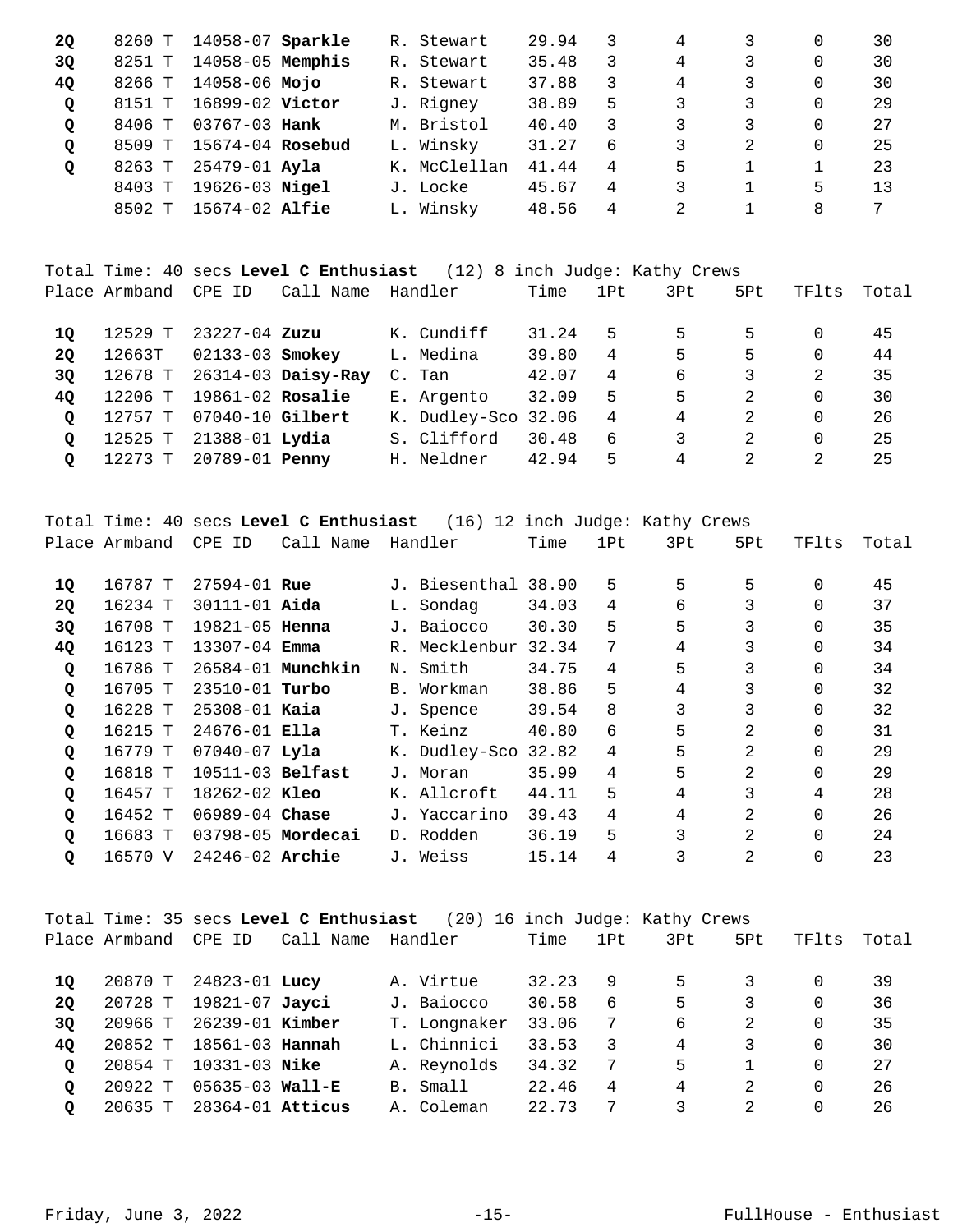|                           | Total Time: 35 secs Level C Enthusiast (24) 20 inch Judge: Kathy Crews |  |  |  |                        |                               |    |
|---------------------------|------------------------------------------------------------------------|--|--|--|------------------------|-------------------------------|----|
|                           | Place Armband CPE ID Call Name Handler Time 1Pt 3Pt 5Pt TFlts Total    |  |  |  |                        |                               |    |
| 10 24740 T 24469-02 Seiko |                                                                        |  |  |  |                        | T. Jackson  29.21  6  5  2  0 | 31 |
| 2 24474 T 29342-01 Cooper |                                                                        |  |  |  | D. Norwood 34.66 2 4 4 | $\bigcap$                     | 34 |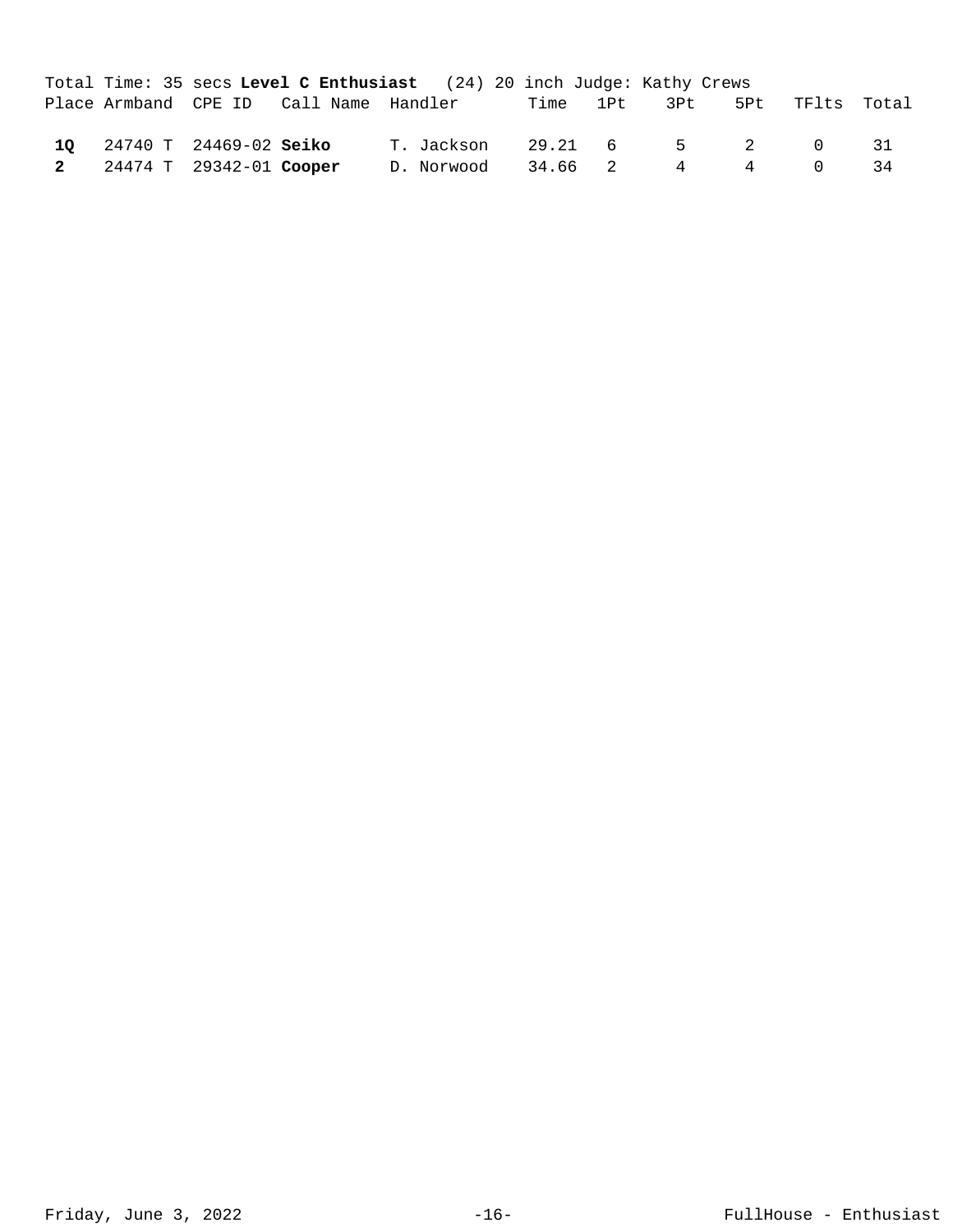## **CPE Nationals Friday, June 3, 2022 FullHouse Specialist**

|           |               |                        |                        | Total Time: 40 secs Level 5 Specialist (4) 4 inch Judge: Kathy Crews |       |                |                |                |          |       |
|-----------|---------------|------------------------|------------------------|----------------------------------------------------------------------|-------|----------------|----------------|----------------|----------|-------|
|           | Place Armband | CPE ID                 | Call Name              | Handler                                                              | Time  | 1Pt            | 3Pt            | 5Pt            | TFlts    | Total |
| 1Q        | 4254 S        | 29317-01 Kiefer        |                        | A. Bisca                                                             | 30.10 | 6              | 3              | 2              | $\Omega$ | 25    |
|           |               |                        |                        | Total Time: 40 secs Level 5 Specialist (8) 4 inch Judge: Kathy Crews |       |                |                |                |          |       |
|           | Place Armband | CPE ID                 | Call Name              | Handler                                                              | Time  | 1Pt            | 3Pt            | 5Pt            | TFlts    | Total |
| 1Q        | 8259 S        | 17640-02 Pixie         |                        | L. Snyder                                                            | 40.23 | 7              | 5              | 4              | 0        | 42    |
| <b>2Q</b> | 8507 S        |                        | 14181-05 Dynamite      | N. Faas Gerbe                                                        | 43.49 | 4              | 3              | 4              | 3        | 30    |
| 3Q        | 8655 S        |                        | $12486 - 04$ Alizabeth | L. Guffey                                                            | 31.08 | 6              | $\overline{4}$ | $\overline{2}$ | $\Omega$ | 28    |
| 4Q        | 8257 SH       | $09849 - 04$ Ozz       |                        | M. Keaton                                                            | 33.65 | 3              | $\overline{4}$ | $\overline{2}$ | 0        | 25    |
| Q         | 8514 s        | $21373 - 05$ Chaz      |                        | J. Lishia                                                            | 35.20 | 7              | $\overline{4}$ | 1              | 0        | 24    |
|           | 8659 S        | 26314-01 <b>Tillie</b> |                        | C. Tan                                                               | 38.84 | 4              | $\overline{4}$ | $\mathbf{1}$   | $\Omega$ | 21    |
|           | 8508 S        | $21373 - 04$ Cara      |                        | J. Lishia                                                            | 44.59 | 7              | 3              | $\mathbf{1}$   | 4        | 17    |
|           | 8161 S        | 27246-01 Birgit        |                        | K. Wilkes                                                            | 31.63 | 5              |                | $\mathbf{1}$   | $\Omega$ | 13    |
|           | 8405 S        | $02773 - 10$ Simba     |                        | S. Parks                                                             | 25.04 | $\mathfrak{D}$ |                | $\Omega$       | 0        | 5     |
|           | 8504 S        | $01226 - 03$ Arden     |                        | B. Kurivial                                                          | NΤ    | 4              | $\mathfrak{D}$ |                | 0        |       |

Total Time: 40 secs **Level 5 Specialist** (12) 4 inch Judge: Kathy Crews Place Armband CPE ID Call Name Handler Time 1Pt 3Pt 5Pt TFlts Total

| 10 |         | 12653 S 09561-04 Relay     |  | D. Hughes           | 38.12 | $4\overline{4}$ | $6\overline{6}$ | $\overline{\mathbf{3}}$ |    | 37 |
|----|---------|----------------------------|--|---------------------|-------|-----------------|-----------------|-------------------------|----|----|
| 20 | 12506 S | 04615-03 <b>Tammy</b>      |  | A. Johnson-Mo 34.90 |       | 9               | $4\degree$      | 3                       |    | 36 |
| 30 |         | 12505 SH 01294-02 Checkers |  | C. Teale            | 40.10 | 4               | 4               | 4                       |    | 36 |
| 40 |         | 12661 S 29383-01 Jackie O  |  | K. Hamilton 37.92   |       | 6               | 3               | 2                       |    | 25 |
|    |         | 12511 SH 22979-01 Sweetie  |  | S. Nitz             | 42.01 | 4               | 2               | 2                       |    | 18 |
|    | 12652 S | 04434-04 <b>Xena</b>       |  | C. Cieslinski 49.89 |       | 5.              | 2               |                         | Q. | 7  |

Total Time: 40 secs **Level 5 Specialist** (16) 8 inch Judge: Kathy Crews Place Armband CPE ID Call Name Handler Time 1Pt 3Pt 5Pt TFlts Total 16520 S 13950-03 D. Lewis 35.43 4 7 3 0 40 **1Q Sissy**  16106 S 12402-03 H. Teegardin 39.38 4 5 4 0 39 **2Q Fli**  16768 S 24268-02 S. Kuykendall 32.64 5 5 3 0 35 **3Q Ozzie**  16608 S 16251-02 A. Guill 28.86 3 6 2 0 31 **4Q Shelby**  16167 S 08580-03 C. Herreid 40.14 4 4 3 0 31 **Q Magic**  16173 S 19000-01 J. Danko 36.53 3 4 3 0 30 **Q Tori**  16603 S 20207-01 M. Melis 35.62 3 3 3 0 27 **Q Kayleigh**  16667 S 09561-03 D. Hughes 39.70 7 5 1 0 27 **Q Rocket**  16808 S 13199-06 C. Walters 40.21 5 4 2 0 27 **Q Celeste Q** 16205 S 21522-01 **Sabastian** S. Jensen 22.52 4 4 2 0 26<br>**O** 16108 S 20988-01 **Bradshaw** H. Eckenrode- 29.87 6 3 2 0 25 16108 S 20988-01 H. Eckenrode- 29.87 6 3 2 0 25 **Q Bradshaw**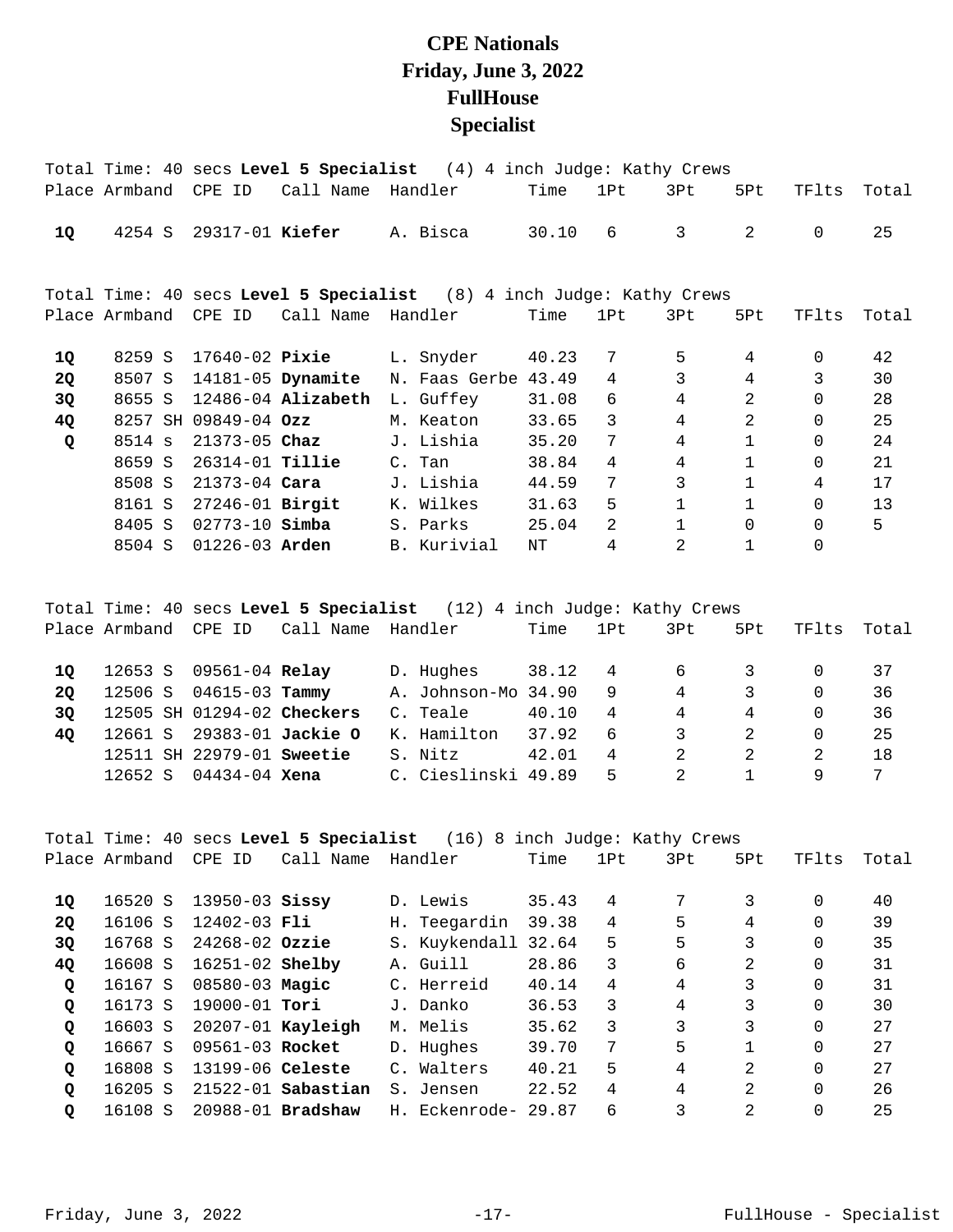| Q 16758 S 07276-05 Jesse |                        |  | S. Cowles 39.64 5 5 1 0    |        |  |  | - 25  |
|--------------------------|------------------------|--|----------------------------|--------|--|--|-------|
|                          | 16803 S 01849-03 Abbie |  | A. Sanderson 42.99 4 2 2 2 |        |  |  | - 1.8 |
|                          | 16170 S 16587-02 Rudy  |  | S. Shollack 41.53 2 3 1 1  |        |  |  | $-15$ |
|                          | 16268 S 05526-03 Arin  |  | K. Thompson 44.96 4 3 1 4  |        |  |  |       |
|                          | 16104 S 03500-03 Kaci  |  | K. Anthony                 | Absent |  |  |       |

Total Time: 40 secs **Level 5 Specialist** (20) 12 inch Judge: Kathy Crews Place Armband CPE ID Call Name Handler Time 1Pt 3Pt 5Pt TFlts Total

| 10        | 20817 S | 06756-02 Briley       |                      |             | D. Bader      | 35.39 | 4  | 5  | $\overline{4}$ | $\Omega$     | 39          |
|-----------|---------|-----------------------|----------------------|-------------|---------------|-------|----|----|----------------|--------------|-------------|
| <b>20</b> | 20822 S | 27760-01 Jodi         |                      |             | E. Meissner   | 38.57 | 4  | б. | 3              | $\Omega$     | 37          |
| 3Q        | 20117 S | 05259-04 Maggie       |                      |             | A. Anthony    | 32.50 | 3  | 6  | 3              | $\Omega$     | 36          |
| 4Q        | 20819 S | 22288-01 Dolly        |                      |             | C. Kuzniak    | 27.44 | 4  | 5  | 3              | $\Omega$     | 34          |
| Q         | 20285 S | 19486-01 Addie        |                      |             | M. Dyson      | 39.11 | 3  | 3  | 4              | $\Omega$     | 32          |
| Q         | 20913 S | 23396-01 <b>Pandy</b> |                      | J.,         | Channel       | 27.38 | 3  | 4  | 3              | 0            | 30          |
| Q         | 20116 S | 23142-01 Reese        |                      |             | D. Wilson     | 32.00 | 3  | 4  | 3              | $\Omega$     | 30          |
| Q         | 20283 S | 14833-02 Kody         |                      |             | D. Kroohs     | 29.97 | 4  | 5  | 2              | $\Omega$     | 29          |
| Q         | 20711 S | 05187-03 Bentley      |                      |             | J. Schlegel   | 38.17 | 4  | 5  | $\overline{2}$ | $\Omega$     | 29          |
| Q         | 20909 S | $12191 - 02$ Leia     |                      |             | T. Flood      | 34.75 | 6  | 4  | $\overline{2}$ | $\Omega$     | 28          |
| Q         | 20119 S | $20447 - 02$ Mack     |                      |             | R. Heinecke   | 31.05 | 3  | 3  | 3              | $\Omega$     | 27          |
| Q         | 20462 S | $27983 - 01$ Liezel   |                      |             | J. Dwyer      | 34.19 | 6  | 5  | $\mathbf{1}$   | $\Omega$     | 26          |
| Q         | 20707 S | 19639-01 simcha       |                      |             | N. Haithcock  | 39.98 | 5  | 2  | 3              | 0            | 26          |
| Q         | 20121 S | $26430 - 01$ Stewie   |                      |             | B. Marshall   | 22.54 | 3  | 4  | 2              | $\Omega$     | 25          |
| Q         | 20553 S | 22329-01 Sophie       |                      |             | J. Grome Jr#2 | 26.07 | 5  | 5  | $\mathbf 1$    | $\Omega$     | 25          |
| Q         | 20118 S | 18088-01 Rainey       |                      |             | H. Weber      | 30.17 | 6  | 3  | 2              | $\Omega$     | 25          |
| Q         | 20908 S | 11640-03 Kameron      |                      |             | D. Almasy     | 25.98 | 4  | 5  | $\mathbf{1}$   | $\Omega$     | 24          |
| Q         | 20911 S | 14836-02 Juno         |                      |             | M. DeRuggiero | 30.86 | 5  | 3  | 2              | $\Omega$     | 24          |
|           | 20718 S | 26396-01 Diesel       |                      |             | S. Burk       | 39.21 | 5  | 4  | $\mathbf{1}$   | 0            | 22          |
|           | 20901 S | 01727-03 Treble       |                      | J.          | Antos         | 44.07 | 4  | 3  | 2              | 4            | 19          |
|           | 20905 S |                       | $08494-03$ Itsabella | $R_{\odot}$ | Schrader      | 41.57 | 2. | 4  | $\Omega$       | $\mathbf{1}$ | 13          |
|           | 20914 S | $24381 - 01$ Draco    |                      | М.          | Boulanger     | 45.57 | 4  | 3  | 1              | 5            | 13          |
|           | 20916 S | $01727 - 04$ True     |                      |             | J. Antos      | 46.03 | 4  | 1  | $\Omega$       | 6            | $\mathbf 1$ |
|           |         |                       |                      |             |               |       |    |    |                |              |             |

Total Time: 35 secs **Level 5 Specialist** (24) 16 inch Judge: Kathy Crews Place Armband CPE ID Call Name Handler Time 1Pt 3Pt 5Pt TFlts Total 24632 S 26844-02 T. Thompson 29.20 4 6 2 0 32 **1Q Mayzie**  24864 S 22038-02 S. Ralls 26.24 4 4 2 0 26 **2Q Oscar**  24624 S 14260-08 J. Harman 36.03 3 3 3 1 26 **3Q Trekkie** 

|              |                              |                                        | Total Time: 40 secs Level C Specialist $(4)$ 4 inch Judge: Kathy Crews |  |  |                              |  |
|--------------|------------------------------|----------------------------------------|------------------------------------------------------------------------|--|--|------------------------------|--|
|              |                              | Place Armband CPE ID Call Name Handler |                                                                        |  |  | Time 1Pt 3Pt 5Pt TFlts Total |  |
| $\mathbf{1}$ | 4409 S 23393-02 <b>Bella</b> |                                        | H. Ship                                                                |  |  | 48.73 2 3 2 8 13             |  |

|    |                            |                                        | Total Time: 40 secs Level C Specialist (8) 4 inch Judge: Kathy Crews |  |  |                              |  |
|----|----------------------------|----------------------------------------|----------------------------------------------------------------------|--|--|------------------------------|--|
|    |                            | Place Armband CPE ID Call Name Handler |                                                                      |  |  | Time 1Pt 3Pt 5Pt TFlts Total |  |
| 10 | 8410 S 26577-01 <b>Jax</b> |                                        | C. Rothfusz 28.87 5 4 3                                              |  |  |                              |  |